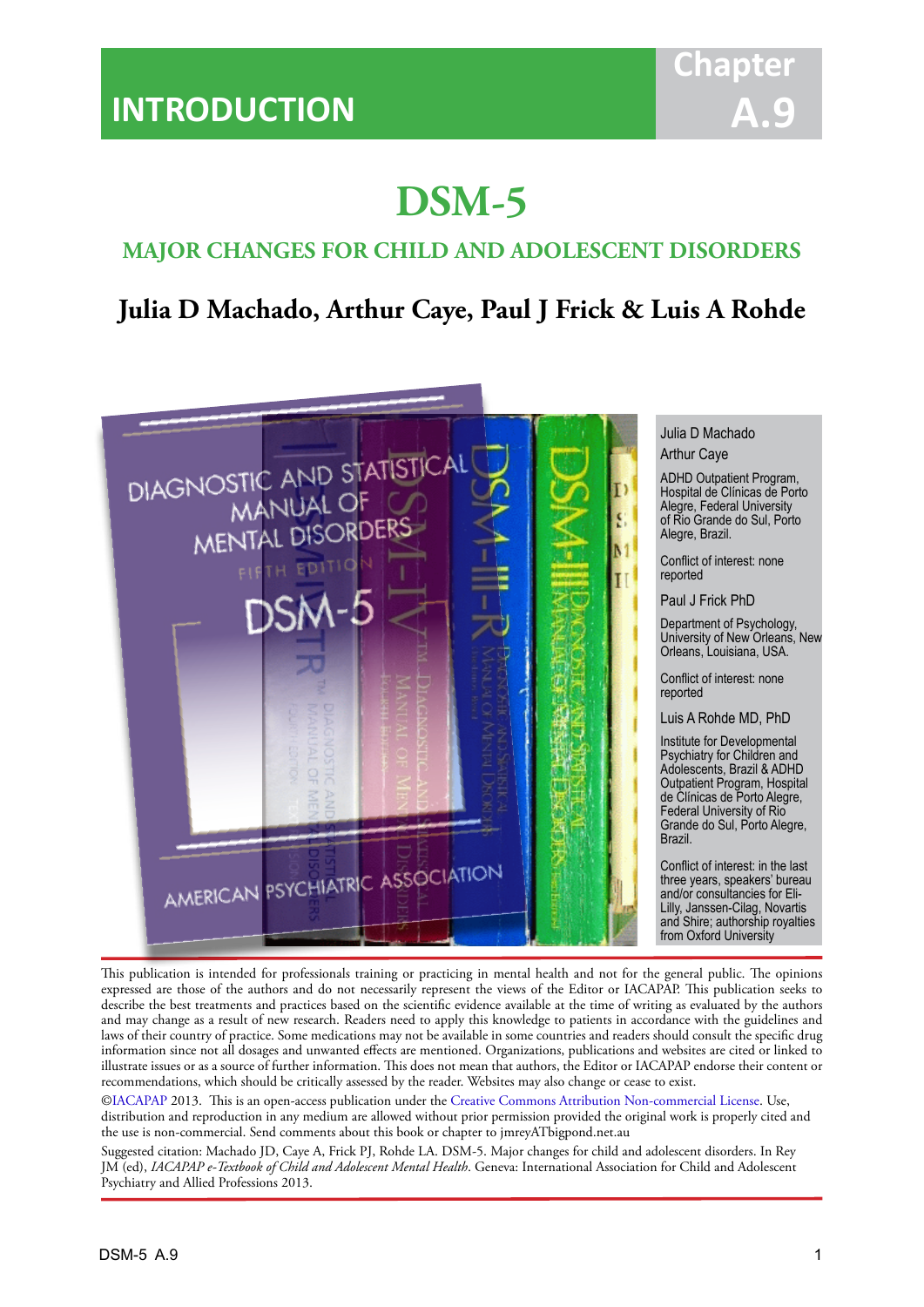Ilassification is of undeniable importance in human progress, from<br>mere recognition of patterns for easy memorization to complex<br>scientific classification systems. In most fields of study, the main uses<br>of classification i mere recognition of patterns for easy memorization to complex scientific classification systems. In most fields of study, the main uses of classification include clarifying relationships among objects or organisms; facilitating memorization and recall of data; enabling clear communication; improving predictive power; and stimulating the search for explanations (Volkmar et al, 2007).

Classification systems in child and adolescent psychiatry serve similar purposes. However, unlike what is increasingly seen in other areas of medicine, the role of classification in prediction and explanation is still limited. Up to now, the main function of classification in child and adolescent psychiatry has been to improve the transmission of information by facilitating communication among professionals in both clinical and research environments. Other uses of classification include information that can be useful for treatment and prognosis (Martin & Wolkmar, 2007).

## **A HISTORICAL PERSPECTIVE**

The Diagnostic and Statistical Manual of Mental Disorders (DSM) is one of the two leading classification systems. Since its first publication in 1952, the DSM has undergone five major revisions until the current one, DSM-5 (American Psychiatric Association, 2013). DSM-III (American Psychiatric Association, 1980) is recognized as revolutionary as it improved—operationalized—diagnostic criteria and, consequently, the reliability of psychiatric diagnoses. DSM-IV, published 14 years later (American Psychiatric Association, 2000), attempted to both harmonize the DSM with the International Classification of Diseases (ICD) and provide greater emphasis on the validity of psychiatric diagnoses by conducting systematic reviews and field trials. However, experience with its use highlighted significant limitations in both the harmonization with ICD-10 (First, 2009) and the validity of many of the psychiatric diagnoses (Kapur et al, 2012).

DSM-5 was initially hoped to be a paradigm change in psychiatry by linking diagnosis to pathophysiology. However, the lack of neurobiological markers with sufficient diagnostic specificity hampered this expectation (Kendler & First, 2010). This challenge was left for others to pursue, such as in the National Institute of Mental Health (NIMH) Research Domain Criteria (RDoC) initiative (see <http://www.youtube.com/watch?v=i8Dh33cMipY>). In this context, the main modifications introduced by DSM-5 can be summarized as follows:

1) A greater emphasis on a dimensional perspective. There has been considerable criticism of the categorical approach in previous DSM editions since there is not enough empirical data supporting the present/absent symptom cut-off for many disorders, from attentiondeficit/hyperactivity disorder (ADHD) to personality disorders. This categorical approach has been strongly criticized in that it classifies as pathologic some normal patterns of behaviour, lowers the detection of atypical presentations and comorbidities, supports inflexible and contextblind treatment regimens, and weakens statistical power in research. Incorporating dimensional measures without making it unfriendly for clinicians was perhaps the most difficult challenge for the DSM-5

 Press and ArtMed; flights and accommodation from Novartis and Janssen-Cilag in 2010 to take part in two child psychiatric meetings. The ADHD and Juvenile Bipolar Disorder Outpatient Programs received unrestricted educational and research support from Abbott, Eli-Lilly, Janssen-Cilag, Novartis, and Shire.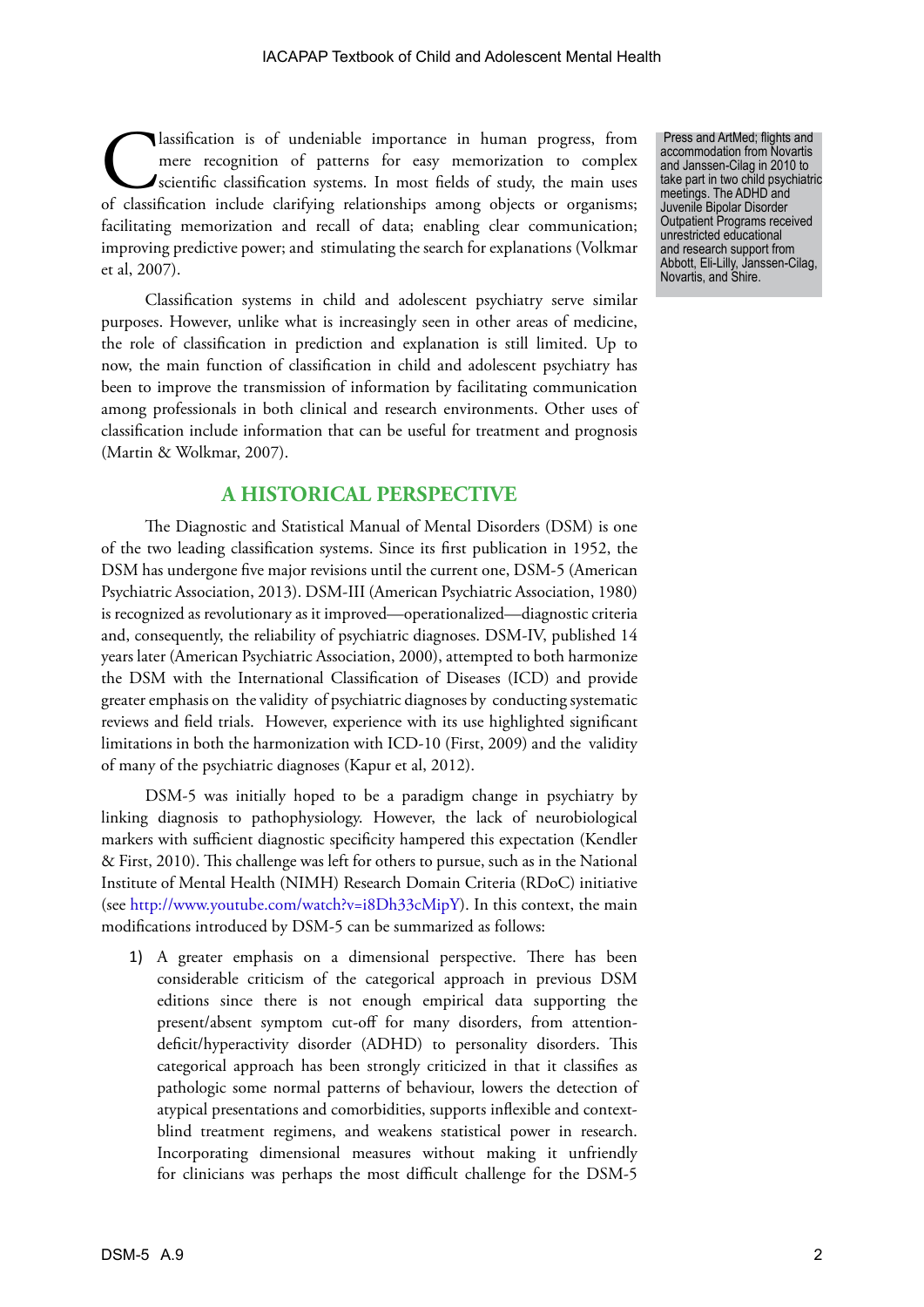workgroups. Dimensionality was introduced in DSM-5 in various ways. For example, by incorporating *crosscutting symptom assessment* (Narrow et al, 2013); i.e., using screening questions for 12 dimensions of behaviour linked to a second level of questions if any of the answers to the initial screening questions is positive, resembling the traditional review of systems in general medicine. This change addresses part of the problem by capturing different symptom dimensions and potentially increasing the detection of atypical presentations and comorbidities. Dimensionality was also strengthened by incorporating severity scales for all disorders and in re-structuring diagnostic criteria for some conditions such as autistic spectrum disorder and substance use disorders.

- 2) The structure was modified to increasingly group disorders on the bases of shared etiological factors (Andrews et al, 2009a). In fact, this was the only major change made based on neurobiological mechanisms. Thus, obsessive compulsive disorder became independent from the anxiety disorders; pathological gambling was incorporated into a 'substancerelated and addictive disorders' chapter and a new, broader group of 'trauma and stressor related disorders' was created (see Table A.9.1).
- 3) A more developmentally oriented approach was adopted—recognizing that a large proportion of mental disorders begin in childhood or adolescence (Kim-Cohen et al, 2003). This is of particular interest for child and adolescent psychiatrists and consistent with WHO's vision that *mental disorders are largely chronic disorders of youth* (Guilbert, 2003). All disorders in DSM-5 are conceptualized in a lifespan perspective. Thus, the DSM-IV chapter on 'disorders usually first diagnosed in infancy, childhood or adolescence' is no longer in DSM-5. Developmental considerations have been emphasized particularly in some diagnoses (e.g., ADHD, PTSD); though timid, these considerations are stronger than in DSM-IV. The new organization of chapters in DSM-5 also reflects an attempt to incorporate a lifespan perspective. Disorders usually diagnosed in childhood, like neurodevelopmental disorders, appear first; they are followed by those typically diagnosed in adulthood, such as bipolar disorder; and disorders mostly diagnosed later in life, like neurocognitive disorders, are located towards the end. A new chapter dealing with 'medication-induced movement disorders and other adverse effects of medication' has been added also.
- 4) The multi-axial structure of DSM-IV has been replaced by a uniaxial approach. In DSM-IV, a patient's clinical diagnosis would be described into three axes: clinical syndrome (e.g., schizophrenia, major depressive disorder) in axis I; personality disorders in axis II; and general medical conditions (e.g., HIV, hypothyroidism) in axis III (the phrase 'general medical condition' is replaced in DSM-5 with 'another medical condition'). The other two axes were used to report psychosocial stressors and level of function. Some problems were identified with this structure. First, it used a psychiatry-specific language that was often not understood by other health professionals, hindering communication. Second, it implied that a psychiatric diagnosis is different from a medical diagnosis. In DSM-



David Kupfer, MD Chair of the DSM-5 Task Force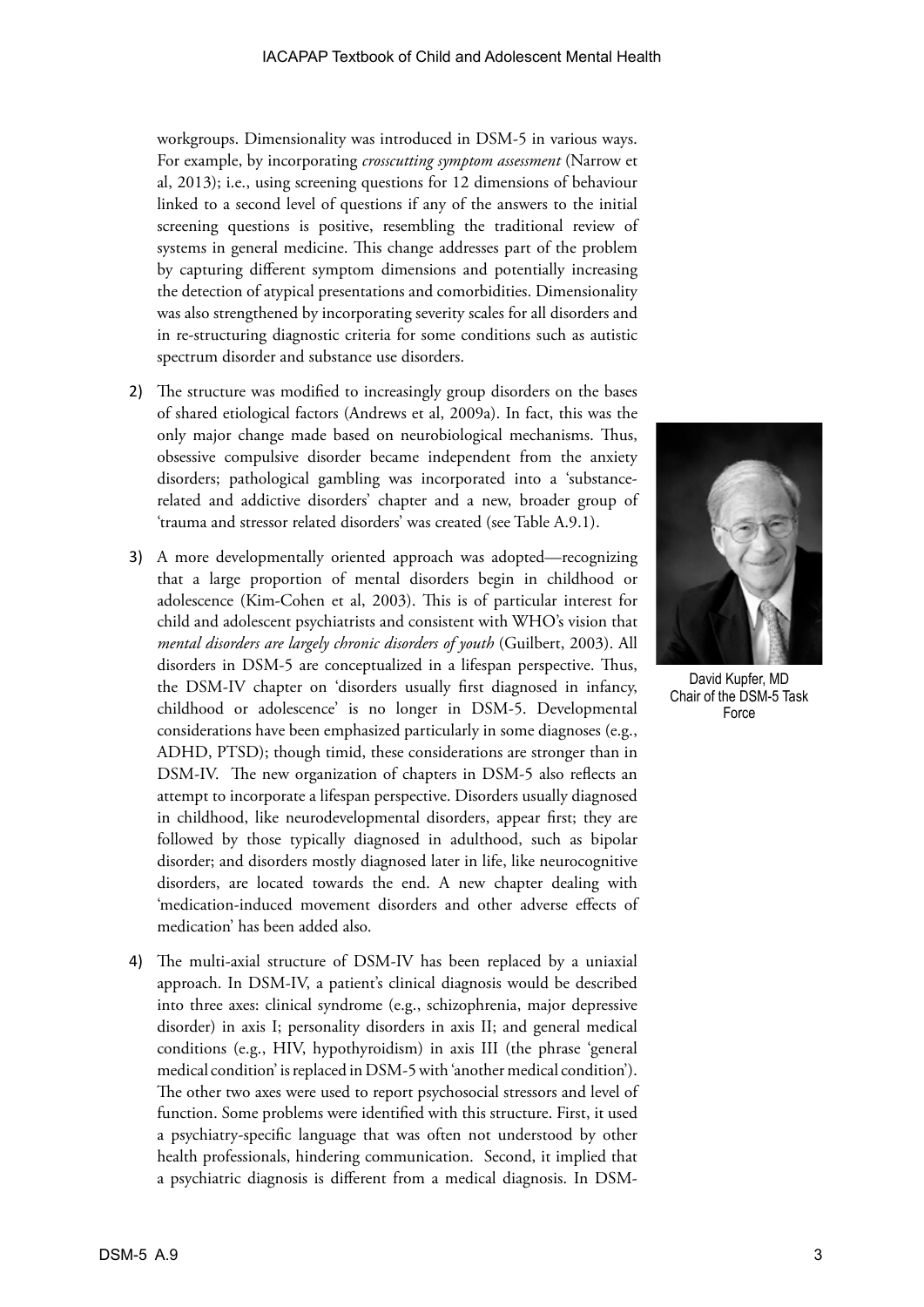5, axes I, II and III have been merged to include both psychiatric and relevant medical diseases. It is expected this change may improve the interaction between psychiatry and general medicine (Kupfer et al, 2013).

5) Redefinition of diagnostic criteria for several disorders. The approximately 160 members of the 13 workgroups, 6 study groups, and a contingent of almost 300 consultants worked intensively for 5 years reviewing the accumulated evidence dealing with the validity of diagnostic criteria for specific disorders. They also assessed findings from secondary data analyses provided by researchers in different fields and results on reliability and clinical utility from the field trials (Regier et al, 2013). Based on this work, modifications to diagnostic criteria were proposed taking into account a careful balance between pros (e.g., increased validity) and cons (e.g., artificial increases in prevalence). Like in its recent predecessors, each disorder includes supplementary text with, among others, descriptions of prevalence, course and culture-related issues.

| Table A.9.1<br><b>Organization of chapters in DSM-5</b>                       |  |  |  |  |
|-------------------------------------------------------------------------------|--|--|--|--|
| Neurodevelopmental disorders                                                  |  |  |  |  |
| Schizophrenia spectrum and other psychotic disorders                          |  |  |  |  |
| Bipolar and related disorders                                                 |  |  |  |  |
| Depressive disorders                                                          |  |  |  |  |
| Anxiety disorders                                                             |  |  |  |  |
| Obsessive-compulsive disorders                                                |  |  |  |  |
| Trauma- and stressor-related disorders                                        |  |  |  |  |
| Dissociative disorders                                                        |  |  |  |  |
| Somatic symptom and related disorders                                         |  |  |  |  |
| Feeding and eating disorders                                                  |  |  |  |  |
| <b>Elimination disorders</b>                                                  |  |  |  |  |
| Sleep-wake disorders                                                          |  |  |  |  |
| Sexual dysfunctions                                                           |  |  |  |  |
| Gender dysphoria                                                              |  |  |  |  |
| Disruptive, Impulse-control, and conduct disorders                            |  |  |  |  |
| Substance-related and addictive disorders                                     |  |  |  |  |
| Neurocognitive disorders                                                      |  |  |  |  |
| Personality disorders                                                         |  |  |  |  |
| Paraphilic disorders                                                          |  |  |  |  |
| Other mental disorders                                                        |  |  |  |  |
| Medication-induced movement disorders and other adverse effects of medication |  |  |  |  |
| Other conditions that may be a focus of clinical attention                    |  |  |  |  |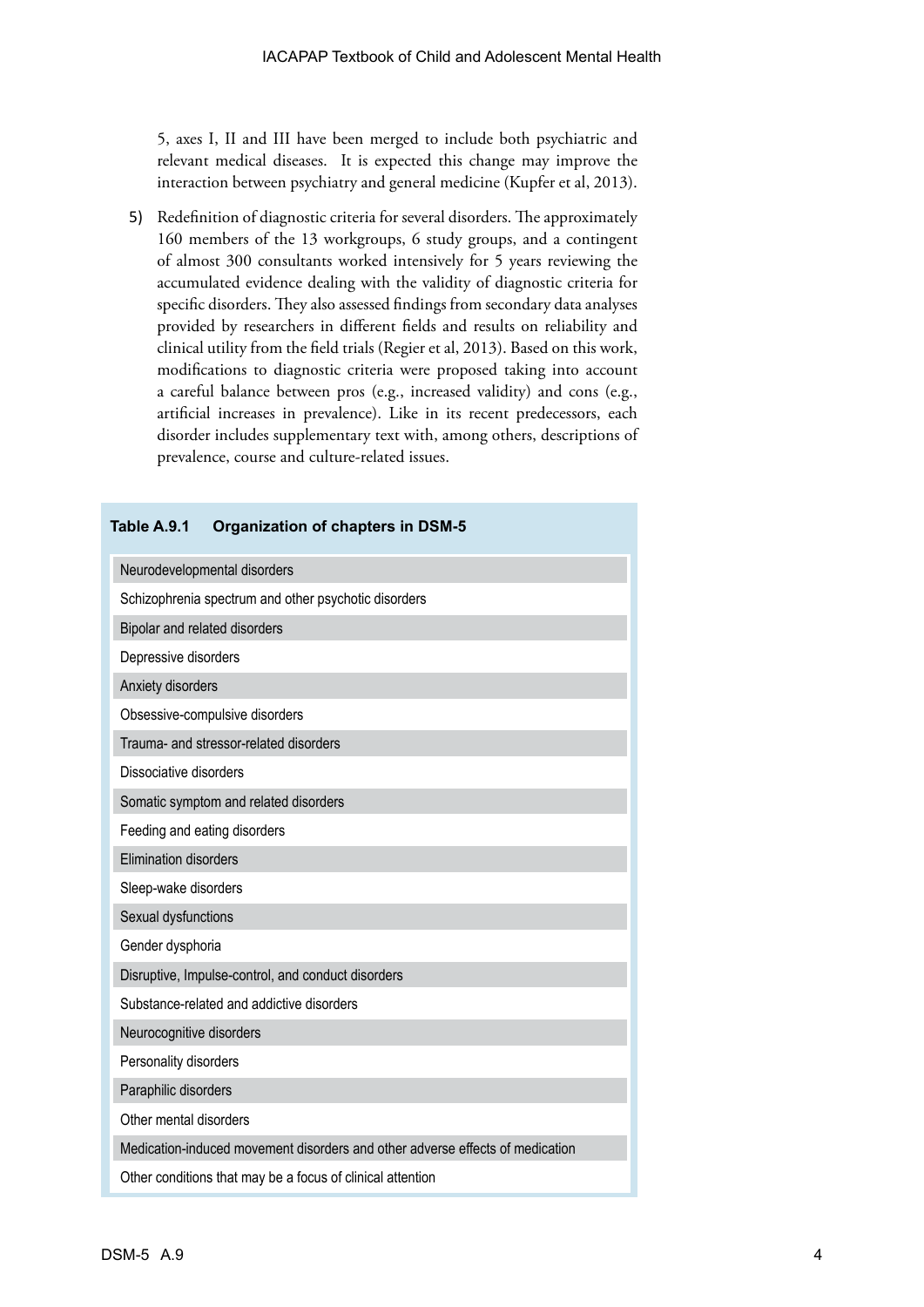6) New diagnoses. There is a misconception that DSM *creates* disorders. The DSM includes a new diagnosis only when careful examination of clinical and research data show that it warrants being considered a separate diagnostic entity—although, as expected, not all scientists may agree about it. In fact, DSM-5 includes fewer diagnoses than previous editions. Examples of new diagnoses in DSM-5 are *hoarding disorder* and *disruptive mood dysregulation disorder* (see below). Some diagnoses had been included already in DSM-IV in an appendix as warranting further study. Since then, enough data had accumulated to support their addition as a diagnosis in DSM-5. Examples are *binge eating disorder* and *premenstrual dysphoric disorder*. It is important to highlight that DSM-5 continues to have a chapter for conditions 'for further study' (section 3), such as *attenuated psychosis syndrome, Internet gaming disorder* and *nonsuicidal self-injury*.

Click on the picture to hear Dr Thomas Insel, director of the US National Institute of Mental Health talking about 'Toward a new understanding of mental illness' (13:04)

Discussion of modifications for all mental disorders in DSM-5 is beyond the scope of this chapter. We present below the changes more relevant for child and adolescent mental health professionals and those that generated controversy.

## **NEURODEVELOPMENTAL DISORDERS**

The new group of neurodevelopmental disorders is one of the changes in the DSM structure supported by pathophysiologic features. These are disorders characterized by a delay or deviation in brain development influencing phenotypic features (Rutter et al, 2006); for example, ADHD, learning disorders, mental retardation and autistic spectrum disorders (see Table A.9.2). Nevertheless uncertainty remains on what is the best place for some of these conditions. While the inclusion of ADHD under this cluster is based on recent brain imaging data

#### **Table A.9.2 Neurodevelopmental disorders in DSM-5**

- **Intellectual Disability**
- Communication disorders
	- Language disorder
	- Speech sound disorder (difficulty with speech sound production that prevents verbal communication)
	- Stuttering (childhood-onset fluency disorder)
	- Social (pragmatic) communication disorder
- Autism spectrum disorder
- Attention-deficit/hyperactivity disorder
- Specific learning disorder
- **Motor disorders** 
	- Developmental coordination disorder
	- Stereotypical movement disorder
	- Tic disorders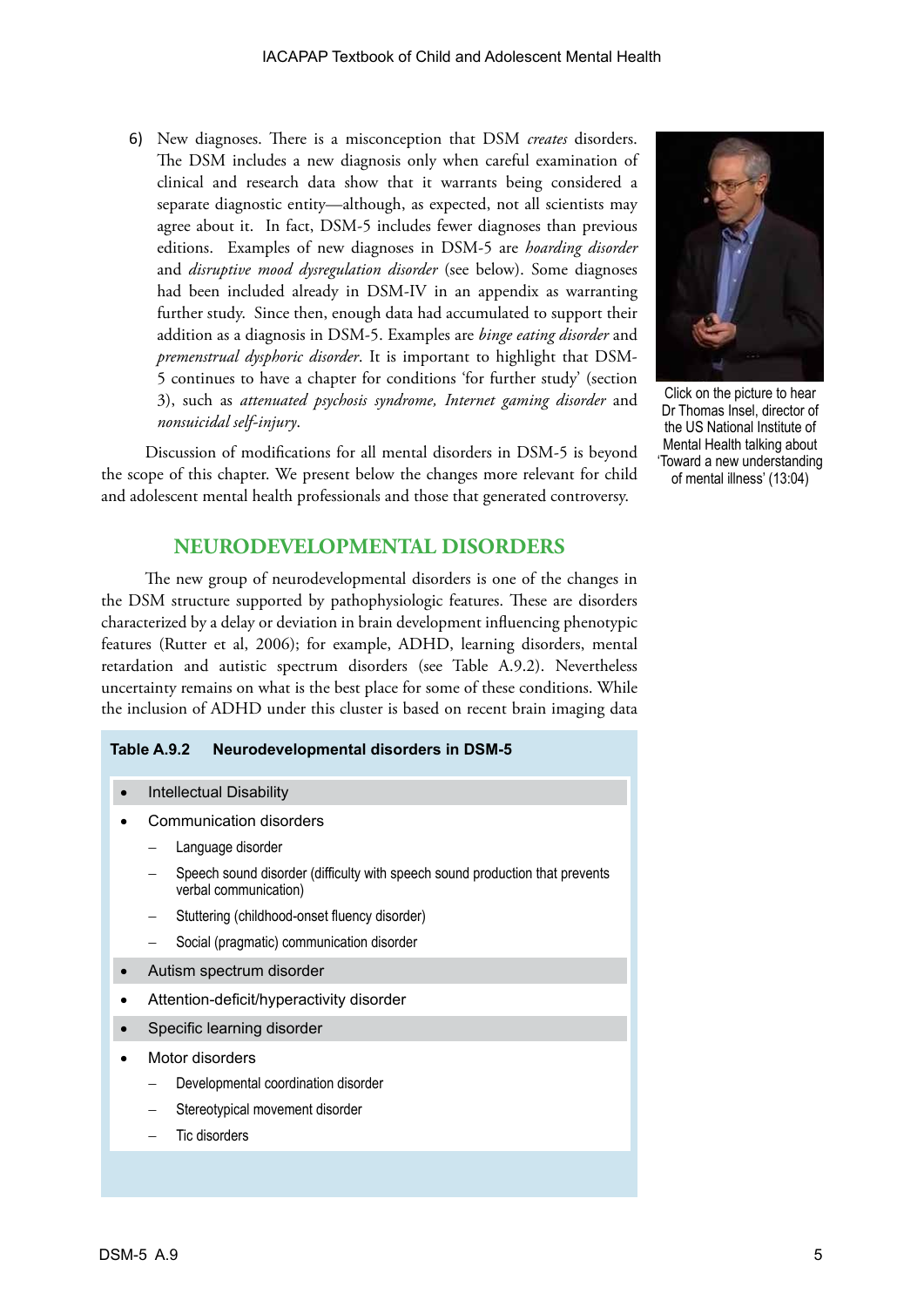showing a delay in cortical maturation (Shaw et al, 2007), it has been argued that ADHD would fit as comfortably within the disruptive, impulse-control and conduct disorders cluster because of its genetic overlap and similar symptomatology (Andrews et al, 2009b).

#### **Autism spectrum disorders**

Autism spectrum disorders (ASD) is a new category in DSM-5 on the understanding that three previously separate disorders listed under the pervasive developmental disorders (PDD) rubric in DSM-IV are better conceptualized as different levels of severity of one single condition. Thus, DSM-5 introduced here the concept of spectrum, reinforcing the relevance of dimensionality. ASD includes the former autistic disorder, Asperger's syndrome, and PDD not otherwise specified (NOS). *Rett's syndrome* and *childhood disintegrative disorder* have been removed from the section.

There are several reasons behind this change. The validity and reliability of the different diagnoses under the PDD rubric has been questioned, in particular the distinction between Asperger's syndrome and the so-called high-functioning autism (Howlin, 2003; Mayes et al, 2001). For example, one study assessing diagnostic features of DSM-IV PDD showed that the best predictor of which diagnosis individuals would receive was the clinic they were referred to rather than the individuals' clinical features (Lord et al, 2012). The DSM-5 workgroup concluded that previous distinctions between these conditions were the result of artificially clustering presentations of different levels of severity of the same disorder that in fact existed as a continuum. The new criteria are potentially more able to differentiate ASD from normal development and from other psychiatric disorders.

 In addition, diagnostic criteria for ASDs were reduced from three to two core symptom domains:

- Deficits in social communication and social interaction and
- Restrictive repetitive behaviour, interests and activities.

The *social communication and interaction deficits domain* was created by merging two former DSM-IV domains, 'social' and 'communication' deficits based on the premise that they are manifestations of a single set of symptoms. In other words, these two domains overlap and resulted in double-counting of symptoms (Mandy et al, 2012).

The proposed new criteria generated concern among some researchers, the medical community and relatives of sufferers. First, it was claimed that the existing diagnostic subtypes were clinically useful even without good inter-rater reliability, and that their criteria should have been improved rather than abandoned since the DSM-IV subtypes had existed for a relatively short period of time and future research could improve their validity and reliability (Ghaziuddin, 2010). Second, the extensive body of research on autism built in the last two decades will have limited value as the changed diagnostic criteria would fundamentally alter these diagnoses (Singh et al, 2009). For example, one study assessed sensitivity and specificity of the, at the time, proposed DSM-5 criteria using DSM-IV as the reference (McPartland et al, 2012). Results showed good specificity (95%), as expected by the Workgroup, but variable sensitivity for different PDD subtypes: 76% for autistic disorder, 25% for Asperger's disorder, and 28% for PDD-NOS.

#### **Rett's syndrome**

Rett's syndrome has been removed from DSM-5. This is a neurodevelopmenal disorder that affects girls almost exclusively. It is characterized by normal early growth and development followed by a slowing of development, loss of purposeful use of the hands, distinctive hand movements, slowed brain [and head growth, problems](http://www.ninds.nih.gov/disorders/rett/detail_rett.htm)  with walking, seizures, and intellectual disability. To read more about this condition click on this box.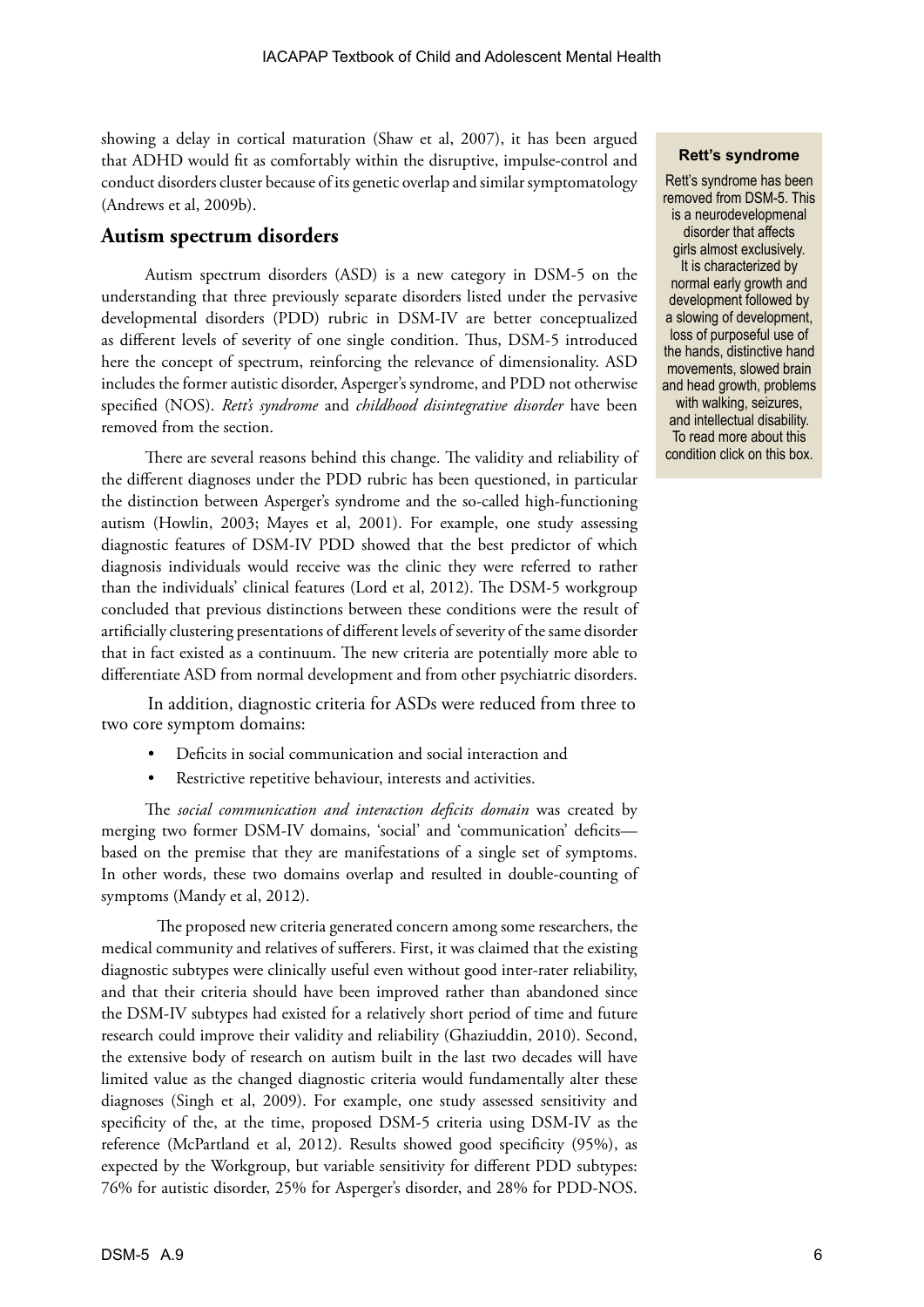| <b>Change</b>                                                                      | <b>Magnitude</b> | <b>Rationale</b>                                                                                                                                    |
|------------------------------------------------------------------------------------|------------------|-----------------------------------------------------------------------------------------------------------------------------------------------------|
| Merging the former three pervasive<br>developmental disorder diagnoses<br>into one | Major            | One single spectrum better describes symptom<br>presentation, development and response to treatment.                                                |
| Defining two core domains of the<br>syndrome instead of three                      | Moderate         | Two previous domains (impairment in social interaction<br>and in communication) were considered overlapping.                                        |
| Removing Rett's Syndrome                                                           | Minor            | ASD behaviors are present only for a brief period during<br>development in Rett's syndrome patients - they can still<br>be diagnosed with ASD.      |
| Removing childhood disintegrative<br>disorder                                      | Minor            | Childhood disintegrative disorder patients exhibit<br>particular physical symptoms and experience a distinct<br>pattern of developmental regression |
|                                                                                    |                  |                                                                                                                                                     |

| Table A.9.3 |  |  |  | Main changes in pervasive developmental disorders in DSM-5 |  |
|-------------|--|--|--|------------------------------------------------------------|--|
|-------------|--|--|--|------------------------------------------------------------|--|

Sensitivity was lower for individuals with above average IQ. The conclusion was that DSM-5 produced stricter, higher-threshold criteria that tend to exclude highfunctioning individuals from the diagnosis, consequently precluding their eligibility for services—even when they may stand to benefit from treatment. However, it is of note that this higher threshold might help to deal with the explosion of PDD diagnosis in recent years that might be partially fuelled by criteria with less well defined boundaries (King & Bearman, 2009). The main changes in the pervasive developmental disorders are summarized in Table A.9.3.

#### **Learning disorders**

Important changes have been made in the core diagnostic features of learning disorders including:

- Merging the 4 previous DSM-IV subtypes into one category and the consequent modifications of the diagnostic criteria
- Change in the minimum age for diagnosis
- Creation of the criterion of *persistence* and *resistance* to intervention; and
- Change in the definition of *low achievement*.

The decision to consolidate learning disorders into one single category was based on the lack of evidence to support the mutual exclusiveness, coverage and developmental sensitivity of the DSM-IV learning disorders subtypes. A review of the literature conducted by the workgroup found conflicting evidence. The final decision was made considering not only the evidence available but also the opinion of experts and of professional and advocacy groups. The conclusion was to amalgamate the subtypes under one single category but to maintain developmental distinctions as *specifiers*, capturing and even extending the key features of the previous subtypes (Tannock, 2013). This involved changing criterion A, which now requires only *one out of six* heterogeneous symptoms (inaccurate or slow reading, difficulty understanding what is read, spelling, writing, number sense or calculation, mathematical reasoning). Furthermore, the minimum age for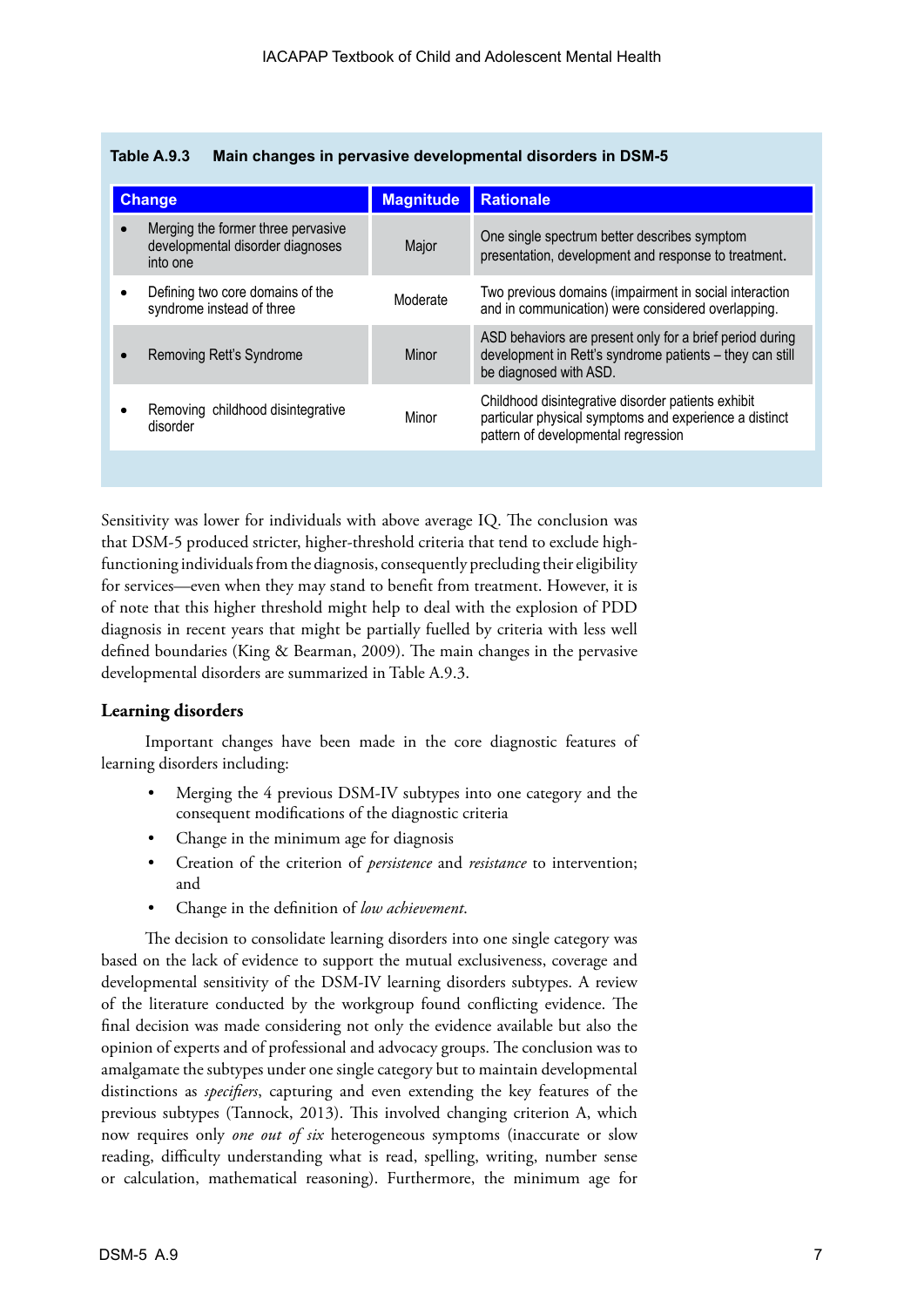diagnosis that was specific for each one of the DSM-IV subtypes has been widened: symptoms should begin during the school-age years but may not become fully manifest until the demands on the affected academic skills exceed the individual's limited capabilities.

Criterion A also includes a new—controversial—requirement that symptoms need to persist despite the provision of interventions that target the difficulties. This model, *response to intervention*, is already integrated into the requirements used by many school systems in the US. It is based on the premise that some children diagnosed with learning disorders are actually inadequately instructed, encourages an emphasis on prevention, and decreases the number of false positives. However, this has been strongly criticized by some experts: interventions are not standardized or evidence-based, allowing for misinterpretation of the failure ( Waesche et al, 2011). Also, response to the intervention suggests a dichotomous outcome when in fact it is likely to exist as a continuum (Fletcher & Vaughn, 2009). The few studies available showed poor agreement among different response to intervention-based definitions of learning disorders (Waesche et al, 2011). This criterion tends to be ignored for developing countries because interventions are not widely available. Furthermore, this represents a major rupture in the concept of nosology—possibly this is the only diagnosis in medicine that *requires* a negative response to treatment as a criterion.

The quantification of poor academic achievement has also changed in DSM-5. According to DSM-IV academic skills should be substantially below average considering the individual's chronological age, measured intelligence, and ageappropriate education. The criteria now define low academic skills as substantially below average according to assessment tests standardized for age, education and culture, and exclude the diagnosis in the presence of intellectual disability. Thus, DSM-5 excludes the need for a discrepancy between IQ and academic achievement for learning disorders. There is evidence this approach may lead to lower diagnostic accuracy, overdiagnosing learning disorders in high IQ children while doing the opposite in those with low IQ (Francis et al, 2005). A shortcoming of both DSM-IV and DSM-5 criteria is their lack of applicability in many countries, especially in the underdeveloped world, since they rely on nonexistent standardized tests adapted for each language and culture.

| <b>Change</b>                                                         | <b>Magnitude</b> | <b>Rationale</b>                                                             |
|-----------------------------------------------------------------------|------------------|------------------------------------------------------------------------------|
| Merging the four subtypes into one<br>unique category with specifiers | Moderate         | Uncertainty about boundaries between the previously<br>separated diagnoses.  |
| Requiring a lack of response to<br>treatment                          | Moderate         | Learning disorder might actually be the result of<br>inadequate instruction. |
| Removing the discrepancy between<br>IQ and academic achievement       | Moderate         | The IQ-corrected approach had lower diagnostic<br>accuracy.                  |
| Requirement that symptoms be<br>present for 6 months                  | Minor            | Exclusion of temporary cases                                                 |

#### **Table A.9.4 Main changes in criteria for learning disorders**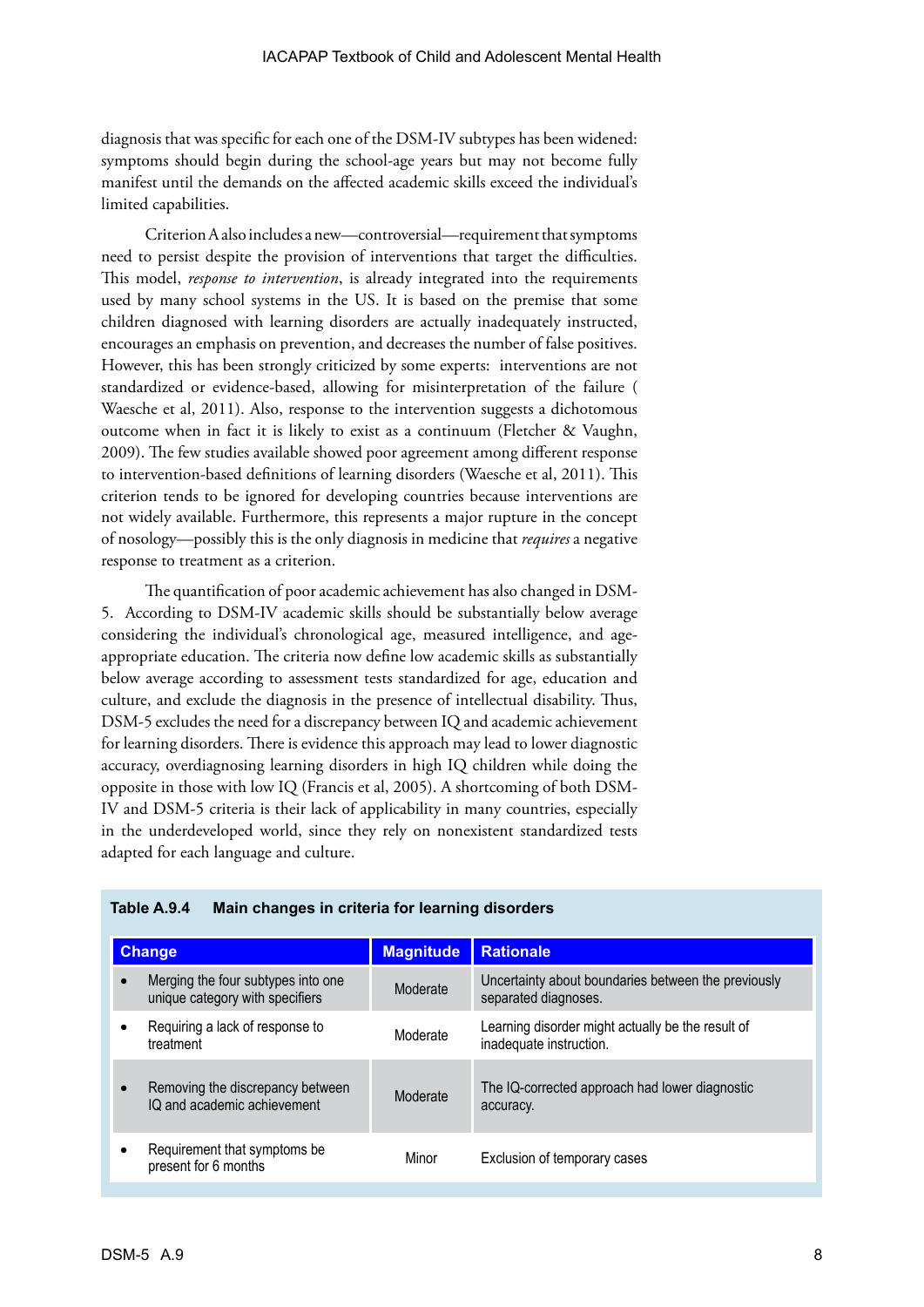Criteria for learning disorder did not formally specify duration of symptoms in DSM-IV. DSM-5 now requires symptoms to be present for at least 6 months. This is not expected to have much impact (Tannock, 2013). See a summary of the main changes in Table A.9.4.

## **Attention-deficit/hyperactivity disorder**

There have not been important changes to the diagnostic construct—the 18 core symptoms remain the same. Changes include age of onset, symptom threshold for adults, and the removal of autism spectrum disorder from the exclusion criteria. Less significant changes include modifications to the ADHD subtypes and inclusion of more developmentally appropriate examples for the 18 core symptoms.

Considerable evidence challenges the validity of the criterion that required onset of impairment before age 7 in DSM-IV. Several studies have found no difference in phenotypic presentation, neuropsychological impairment, course, severity or treatment response between children with onset before and after 7 years of age (Kieling et al, 2010). However, ADHD, as a neurodevelopmental disorder, requires an age of onset limit. Barkley and Brown (2008) and Kessler et al (2006) provided evidence that an age of onset before 12 would capture around 95% of the cases in their studies. Although the medical and general community voiced concerns that such a change may artificially increase the prevalence of ADHD though evidence from population studies does not support this claim (Polanczyk et al, 2010)—DSM-5 accepted this change and requires that symptoms be present before 12 years of age.

The number of symptoms needed for the diagnosis of ADHD in adults has been reduced to five in both inattention and hyperactivity/impulsivity dimensions.

| <b>Change</b>                                                                                           | <b>Magnitude</b> | <b>Rationale</b>                                                                                                                                       |
|---------------------------------------------------------------------------------------------------------|------------------|--------------------------------------------------------------------------------------------------------------------------------------------------------|
| Listing ADHD in the<br>neurodevelopmental disorders<br>chapter                                          | Minor            | Shared etiology                                                                                                                                        |
| Changing the age of onset criterion<br>from 7 to 12 years of age                                        | Moderate         | Increased diagnostic sensitivity: several cases (especially<br>those with ADHD predominantly inattentive) were not<br>detected with the old criterion. |
| Lowering the diagnostic threshold for<br>$\bullet$<br>adults from 6 to 5 symptoms in both<br>dimensions | Moderate         | Increased diagnostic sensitivity                                                                                                                       |
| Changing subtypes to current<br>presentation                                                            | Minor            | There is not enough evidence of developmental stability<br>to support subtyping.                                                                       |
| Changing examples of diagnostic<br>symptoms                                                             | <b>Minor</b>     | New examples seek to better fit the symptoms for<br>different developmental stages.                                                                    |
| Removing ASD from the exclusion<br>criteria                                                             | Moderate         | ADHD is often comorbid with ASD; comorbidity is<br>associated with higher impairment and comorbid ADHD<br>can be successfully treated with stimulants. |

**Table A.9.5 Summary of main changes in ADHD criteria**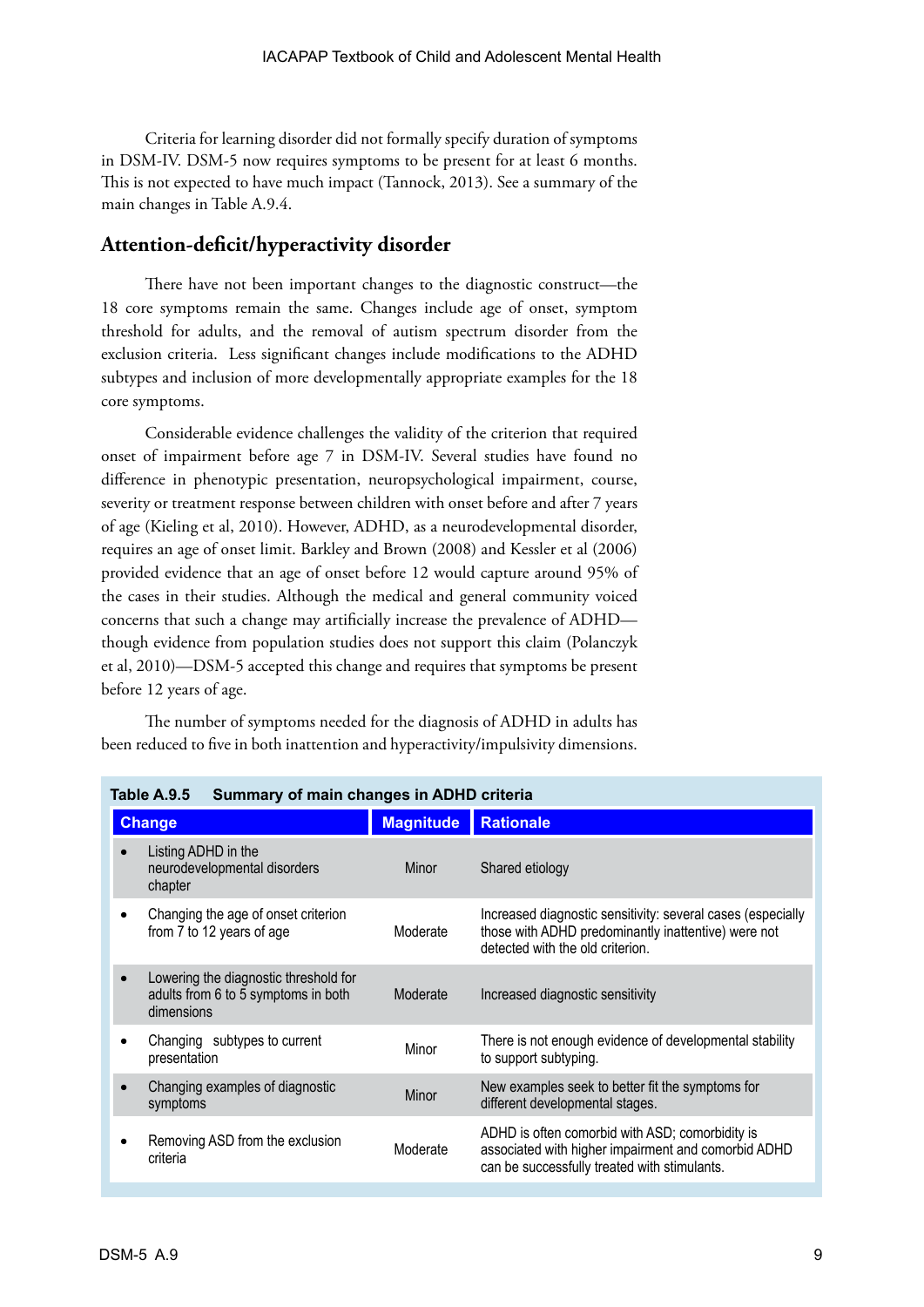The DSM-IV field trials included only samples of children and adolescents. Therefore, the cut-off of six symptoms in DSM-IV is not necessarily optimal for adults. Barkley and Brown (2008) have shown that this cut-off represents 2.5 to 3 standard deviations above the mean, capturing only the most extreme adult cases. Using four out of nine symptoms predicts impairment with the best sensitivity and specificity and is supported by neurobiological data (Hoogman et al, 2012; Matte et al, 2012). However, to be cautious, DSM-5 only lowered the threshold to five symptoms.

There is no evidence supporting the exclusion of a diagnosis of ADHD when ASD is present. In fact ADHD and autism frequently co-exist (Simonoff et al, 2008), and the presence of ADHD in patients with ASD is associated with different clinical correlates from those found in pure ASD (Rommelse al, 2011). Also, stimulants may lessen ADHD symptoms in patients with ASD ( Research Units on Pediatric Psychopharmacology Autism Network, 2005). Table A.9.5 summarises the main changes to the ADHD criteria in DSM-5 and their rationale.

## **Intellectual Disability**

Changes are summarized in Table A.9.6. Intellectual disability is located in the neurodevelopmental disorders chapter. In DSM-5 the term *intellectual disability* replaces DSM-IV *mental retardation* (the forthcoming revision of the ICD proposes to use the term 'intellectual developmental disorders' instead). The expression 'mental retardation' has gradually been abandoned both in clinical and academic settings and among the lay public because of its pejorative connotations. Other modifications include changes emphasizing a more comprehensive patient assessment and evaluation of functioning.

Even though IQ testing is encouraged and remains a cornerstone of assessment, the new criteria emphasize the importance of functioning. IQ measures

| <b>Change</b>                                                                                             | <b>Magnitude</b> | <b>Rationale</b>                                                                                                                                           |
|-----------------------------------------------------------------------------------------------------------|------------------|------------------------------------------------------------------------------------------------------------------------------------------------------------|
| 'Mental retardation' is replaced by<br>'intellectual disability'.                                         | Minor            | Pejorative connotations of 'mental retardation'.<br>Term widely used already in clinic and academic<br>settings, among advocacy groups and the lay public. |
|                                                                                                           |                  | Consistency with the ICD.<br>IQ less valid at the lower end of the range.                                                                                  |
| Evaluation emphasizes level of<br>functioning rather than IQ.                                             | Moderate         | IQ alone insufficient to assess functioning in real-life<br>situations and practical tasks.                                                                |
| Evaluation of adaptive functioning<br>$\bullet$<br>in three domains: conceptual, social<br>and practical. | Moderate         | Multilevel evaluation can better determine how well an<br>individual copes with everyday tasks.                                                            |
| Define severity levels based on<br>adaptive functioning rather than IQ                                    | Moderate         | Adaptive functioning determines the level of support<br>required                                                                                           |
| Remove age of onset                                                                                       | Minor            | Variable duration of developmental period                                                                                                                  |

**Table A.9.6 Main changes in the diagnosis of intellectual disability**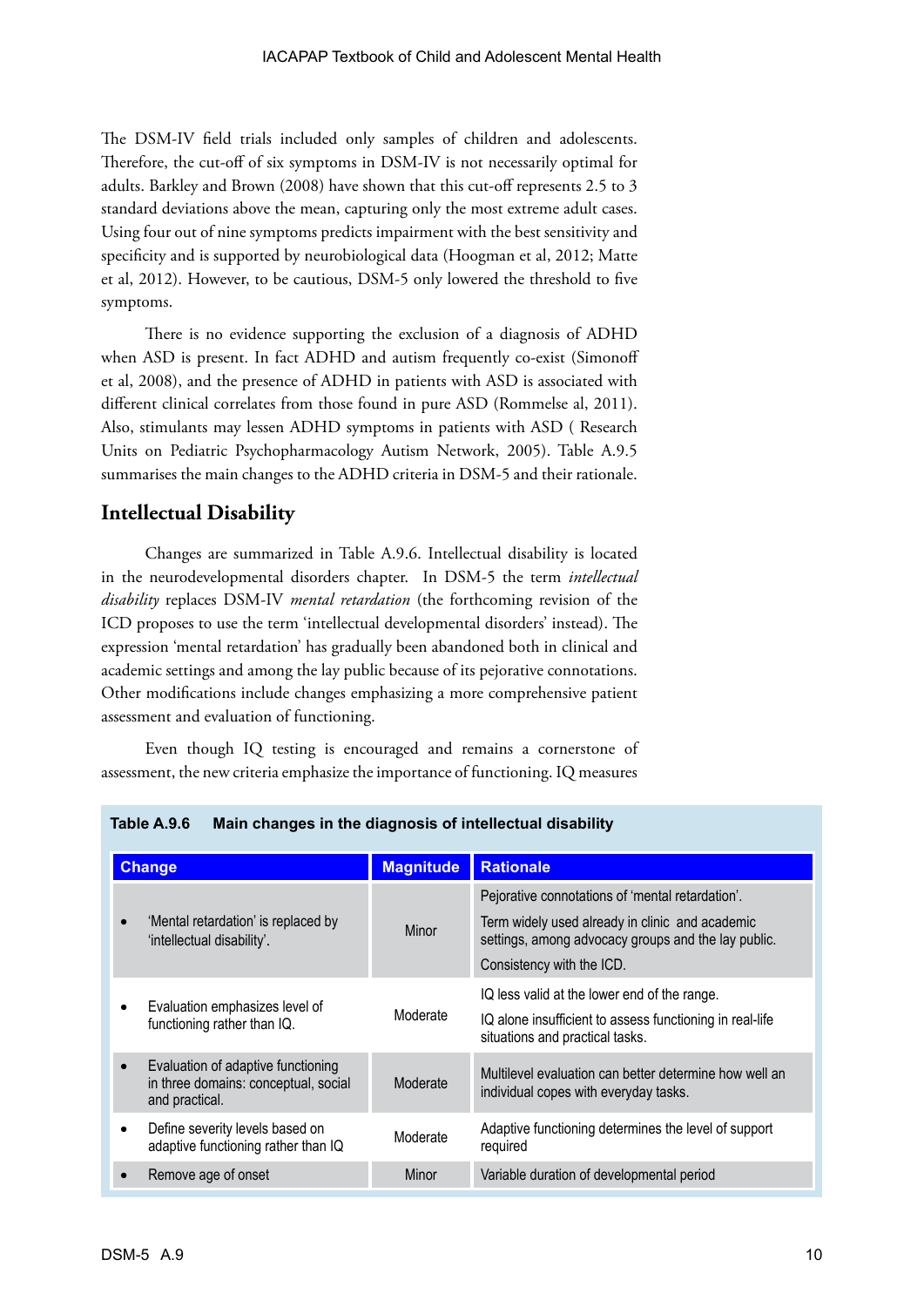are less valid in the lower end of the IQ range; additionally, co-occurring disorders, practice effects and the 'Flynn effect' (increase in average IQ scores worldwide in recent years) are examples of factors that may influence the diagnosis of intellectual disability (Kanaya et al, 2003). This approach reinforces the need for an evaluation by trained professionals (Harris, 2013).

Criterion A concerns deficits in intellectual functioning and general abilities measured by IQ tests. Individuals with intellectual disability are expected to have IQ scores two standard deviations or more below the population mean. Criterion B refers to deficits in adaptive functioning across three domains (not specified in previous editions of the manual): conceptual (e.g., academic skills); social (e.g., language, communication, interpersonal skills); and practical (e.g., living skills, self-care). This multidimensional approach seeks to ensure that diagnosis is made based on a broad evaluation of the disorder's impact on functioning instead of based solely on specific complaints and intelligence testing.

DSM-5 keeps the traditional severity levels – mild, moderate, severe and profound – but replaces IQ scores as the defining criterion by the extent of adaptive dysfunction in the above three domains. While previous editions established an age of onset cut off for diagnosis of less than 18 years, DSM-5 does not give a specific age but requires symptoms to emerge during childhood or adolescence. Table A.9.6 summarises the main changes.

## **DISRUPTIVE, IMPULSE-CONTROL, AND CONDUCT DISORDERS**

## **Conduct disorder**

DSM-5 has moved conduct disorder and oppositional defiant disorder (ODD) to a new chapter also containing antisocial personality disorder, pyromania, and kleptomania. The essential diagnostic features of conduct disorder remain unchanged in DSM-5—a repetitive and persistent pattern of behaviour in which the basic rights of others or major societal rules are violated, as evidenced by the presence of at least three out of 15 criteria (almost identical to those in DSM-IV) in the previous 12 months. There were two subtypes of conduct disorder in DSM-IV depending on whether onset had been during childhood or during adolescence. DSM-5 adds a new specifier—*with limited prosocial emotions*. This specifier goes beyond the presence of negative behaviour and would reflect an individual's typical pattern of emotional and interpersonal functioning in multiple contexts. People with 'conduct disorder with limited prosocial emotions' would display limited empathy and little concern for the feelings, wishes, and well-being of others as evidenced by at least two of the following:

- Lack of remorse and guilt
- Callous lack of empathy
- Lack of concern about performance (e.g., not motivated or concerned about performing at school or work)
- Shallow or deficient affect (e.g., feelings or emotions expressed are shallow or insincere).



#### **DSM-5 Implementation and Support**

Click on the image to access the American Psychiatric association (APA) website to support the implementation of DSM-5. The site includes information on implementation issues, answers to frequently asked questions, lists DSM-5 corrections, and provides a mechanism for submitting questions and feedback. Researchers and clinicians can also give feedback on the usefulness of the online assessment measures of cross-cutting symptoms, disorder severity, personality, and disability. The site also provides links to educational webinars about the DSM-5. The site will continue to provide historical information about the development process and overall rationale for changes from DSM-IV.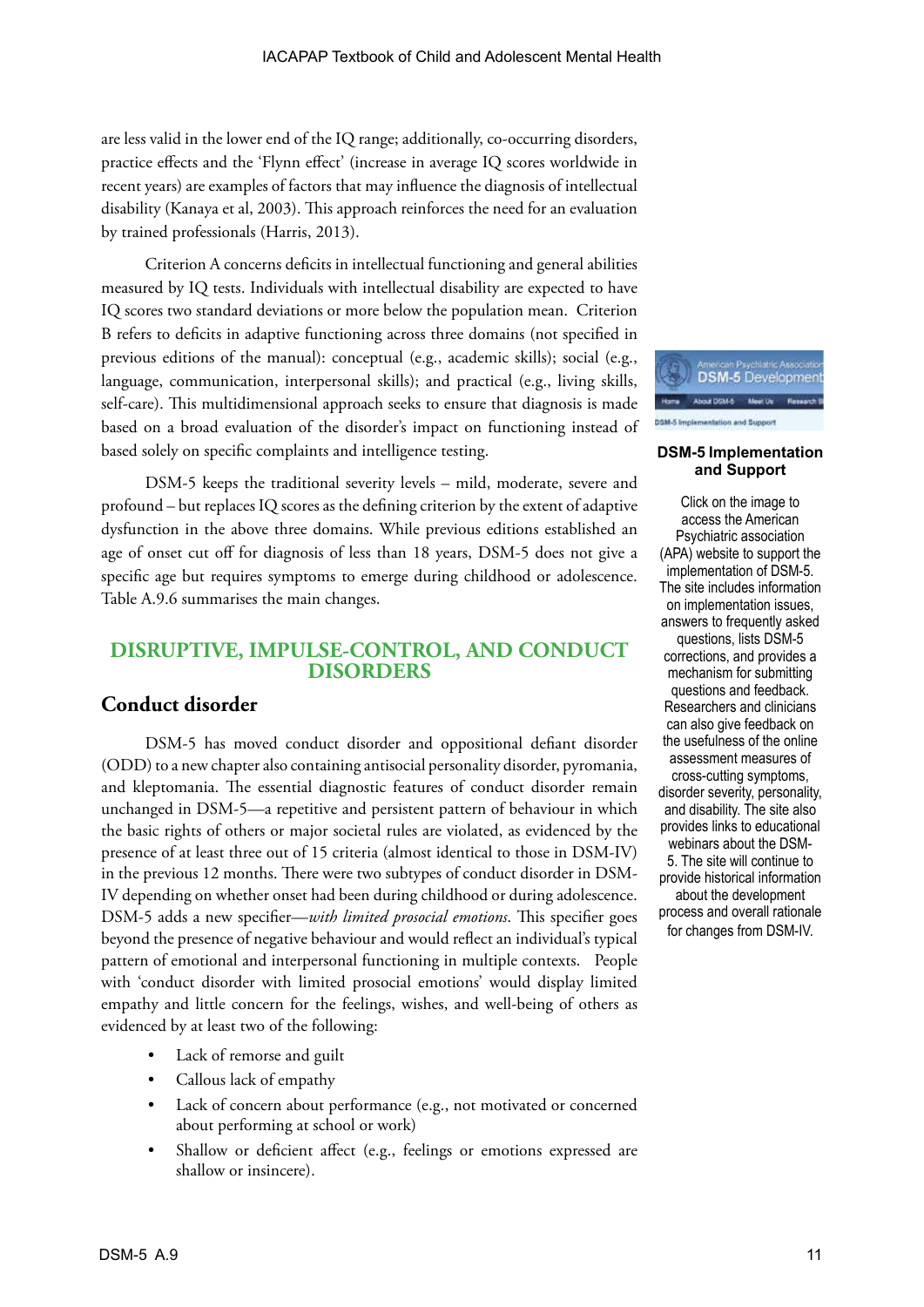The belief that youth with conduct disorder are a very heterogeneous group considering severity, life course, and presumed aetiology has led to multiple proposals for subdividing this diagnosis. In fact, decades ago, DSM-III already included two subtypes: socialized/undersocialized, and aggressive/non-aggressive. There was some evidence suggesting that the undersocialized and aggressive subtypes represented more severe and difficult to treat groups. However, definitions were not clear enough and were often misused, leading to the discontinuation of this subdivision in later editions. DSM-IV introduced a metric system of severity (i.e., depending on the number of symptoms present), but most clinicians and researchers ignored it.

The current 'with limited prosocial emotions' specifier (similar to the 'callous and unemotional' construct) is the outcome of several attempts at finding interpersonal, affective and behavioural features of psychopathy in children and adolescents. Several personality dimensions have been identified in people with antisocial behaviour but *limited prosocial emotions* seems the most robust (Frick et al, 2000). Further, these symptoms appear to detect a more severe, aggressive and stable group, and are an independent risk factor for antisocial outcomes in adulthood (Burke et al, 2007; Frick & Dickens, 2006; Lynam et al, 2007). It remains to be seen whether this distinction survives the passage of time and the furnace of clinical practice.

## **Oppositional defiant disorder**

Criteria for ODD have not changed substantially in DSM-5. To highlight that ODD has both emotional and behavioural symptomatology, criteria are now grouped into:

- Angry/irritable mood
- Argumentative/defiant behaviour, and
- Vindictiveness.

Also, the requirement that ODD should not be diagnosed if conduct disorder is present has been removed on the basis that ODD symptoms seem to predict important outcomes, especially emotional disorders, independently of conduct disorder (Stringaris & Goodman, 2009).

A third change has been made to specify the frequency needed for a behaviour to be considered symptomatic of ODD—given that many behaviours associated with ODD occur commonly in normally developing children and adolescents. For children under 5 years of age, the behaviour should occur most days for a period of at least six months, with the exception of 'vindictiveness'. For individuals 5 years or older, the behaviour should occur at least once per week for at least six months, again with the exception of 'vindictiveness'.

The final change adds a severity rating to the criteria to reflect research showing that, although children who display ODD symptoms in only one setting are at risk for both current and future impairment, the degree of pervasiveness of symptoms across settings is an important indicator of severity (Frick & Nigg, 2012).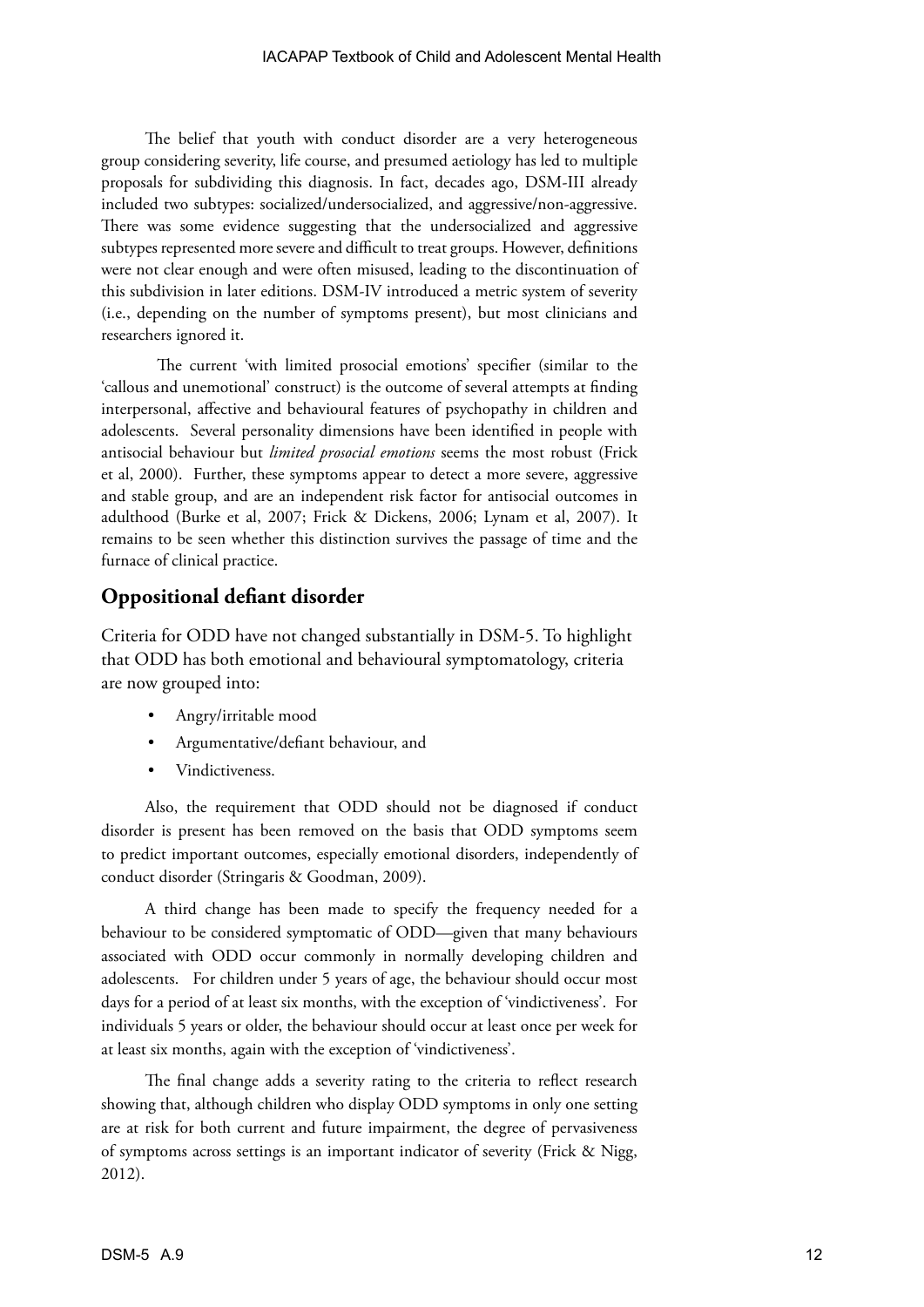## **TRAUMA- AND STRESSOR-RELATED DISORDERS**

'Trauma- and stressor-related disorders' is a new diagnostic group in DSM-5. It contains disorders included in other chapters in DSM-IV, such as anxiety disorders and adjustment disorders. This new class includes *reactive attachment disorder*, *disinhibited social engagement disorder*, *posttraumatic stress disorder (PTSD)*, *acute stress disorder and adjustment disorders*. All these conditions require exposure to a traumatic or stressful event but vary in the expression of psychological distress following this exposure. In fact, the rationale for grouping these disorders into a single class is based on the recognition that their common feature is significant distress following exposure to a traumatic or stressful event.

## **Posttraumatic stress disorder**

Diagnosis of PTSD has undergone important changes, especially concerning preschool children. Recent research has focused on the different expression of mental disorders across the lifespan. PTSD is the first disorder in DSM-5 to have a separate set of diagnostic criteria according to developmental stage.

Preschool children are exposed to potentially traumatic events such as abuse, witnessing interpersonal violence, motor vehicle accidents, natural disasters,

#### **Table A.9.7. Summary of DSM-5 diagnostic criteria for PTSD for children aged 6 years and younger**

To make a diagnosis of PTSD in children aged 6 years and younger, the four criteria listed below should be met, symptoms must have been present for more than one month, cause clinically significant distress or impairment and are not the manifestation of a substance or medical condition.

**A** Personal exposure to actual or threatened death, serious injury, or sexual violence such as by directly experiencing the traumatic event; witnessing the event as it occurred to others, especially primary caregivers; or learning that the traumatic event occurred to a parent or caregiver.

- **B** Presence of one or more of the following symptoms associated with the traumatic event:
	- Recurrent, involuntary and intrusive distressing memories of the event
	- Distressing dreams related to the event
	- Dissociative reactions (e.g., flashbacks) in which the child feels or acts as if the event was recurring
	- Intense or prolonged distress when exposed to internal or external cues that symbolize or resemble an aspect of the event
	- Marked reaction to reminders of the event

## **C** One or more of the following symptoms:

- Persistent avoidance of activities, places, people or situations that remind the event
- Negative cognitions (frequent fear, guilt, shame, decreased participation in activities, withdrawal)
- **D** Alterations in arousal and reactivity associated with the traumatic event as evidenced by two or more of the following: Irritability and angry outbursts with little or no provocation
	- **Hypervigilance**
	- **Exaggerated startle response**
	- Concentration problems
	- Sleep disturbance.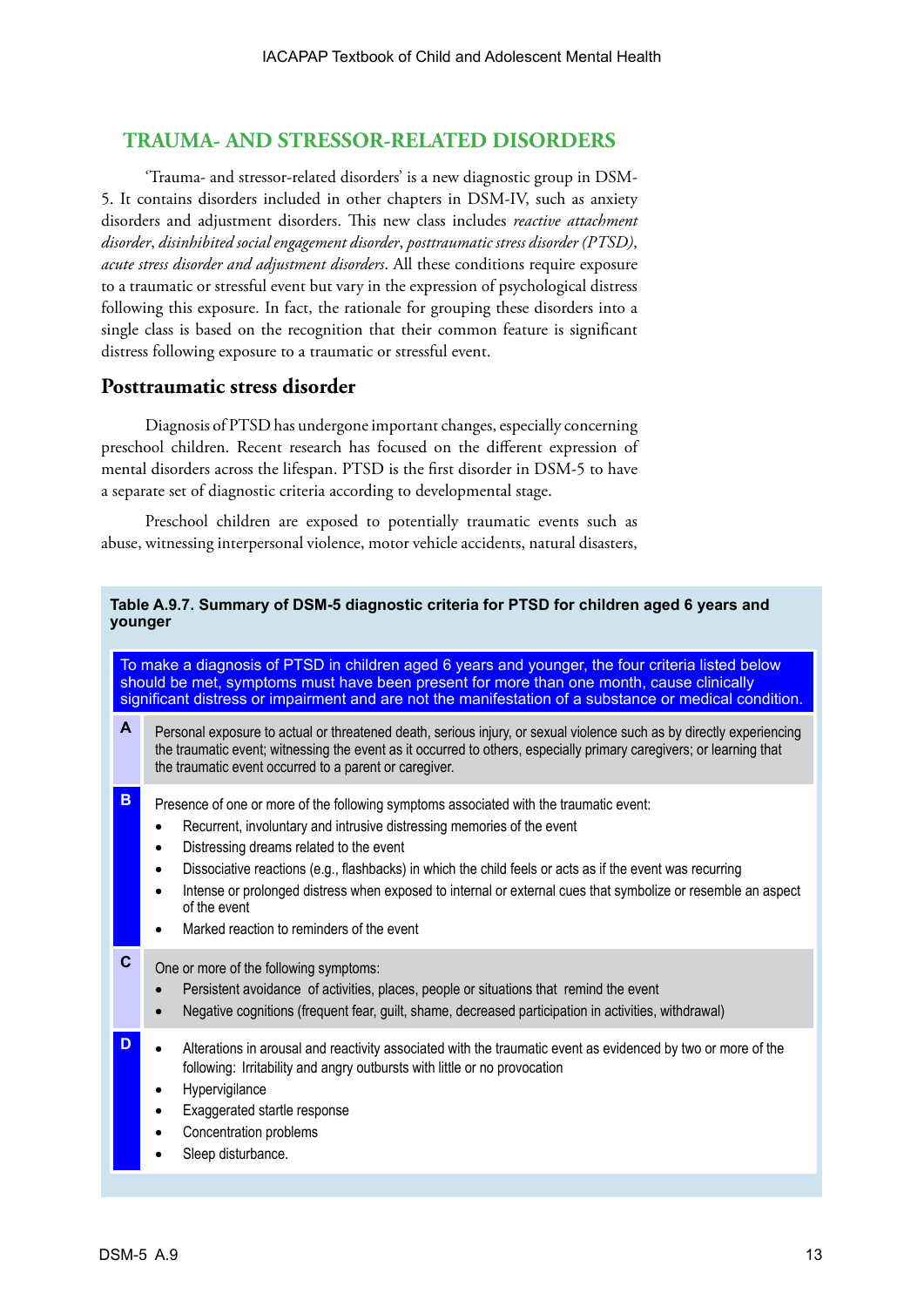war, dog bites and invasive medical procedures, to name just a few. Thus, this young population would be expected to be at risk for PTSD. However, according to DSM-IV criteria the prevalence of PTSD among pre-schoolers is much lower than in older children and adults (Scheeringa et al, 2011). Lower rates may be attributable to real differences in prevalence, possibly because of children's immature perceptions of events, or to low sensitivity of current criteria to detect the peculiarities of PTSD's developmental manifestations.

Aware of the latter possibility, researchers proposed alternatives to the DSM-IV criteria and conducted a series of studies on young children in order to evaluate the modified criteria and their effects (Scheeringa et al, 1995; 2003; 2012; Task Force on Research Diagnostic Criteria, 2003). It was concluded that when a developmentally-sensitive set of criteria was used approximately three to eight times more children qualified for PTSD compared to when using DSM-IV (Scheeringa et al, 2011; 2012). As a consequence, the DSM-5 task force decided not only to change PTSD criteria but also to create a PTSD subtype for preschool children: *PTSD for children 6 years and younger*. Diagnostic criteria are summarized in Table A.9.7.

PTSD criteria for older children, adolescents and adults are almost unchanged from DSM-IV. The distinction between acute and chronic PTSD has been eliminated due to the scarce evidence available, insufficient to justify the utility of this distinction. A subtype, —'with dissociative symptoms'—has been added. Individuals who qualify for this subtype meet the criteria for PTSD and experience recurrent symptoms of depersonalisation or derealisation.

## **Reactive attachment disorder and disinhibited social engagement disorder**

The DSM-IV diagnosis of 'reactive attachment disorder' is a clinical entity with low prevalence and, until recently, poorly studied. Research in the last decade highlights deficits in the diagnostic criteria and substantial changes were suggested (Zeanah & Gleason, 2010). While reactive attachment disorder in DSM-IV was divided into *inhibited* and *disinhibited* subtypes, DSM-5 defines these subtypes as separate disorders: *reactive attachment disorder* and *disinhibited social engagement disorder*, respectively. The two disorders share the requirement for neglect—defined as the absence of adequate caregiving during childhood—which is considered the causal factor, resulting in the limitation of a young child's opportunity to form adequate attachments. However, the two disorders also differ in important ways, from clinical manifestations to life course, response to intervention and clinical correlates, which support their being considered separate conditions.

## **DEPRESSIVE DISORDERS**

#### **Disruptive mood dysregulation disorder**

'Disruptive mood dysregulation disorder' is a new diagnosis in DSM-5. Before describing its core features, it is important to clarify the rationale behind this controversial decision. In recent years, the field of child and adolescent mental health has experienced growing debate regarding diagnoses of bipolar disorder. Rates of bipolar disorder in children and adolescents have increased much faster PTSD is the first disorder in DSM-5 to have a separate set of diagnostic criteria according to developmental stage.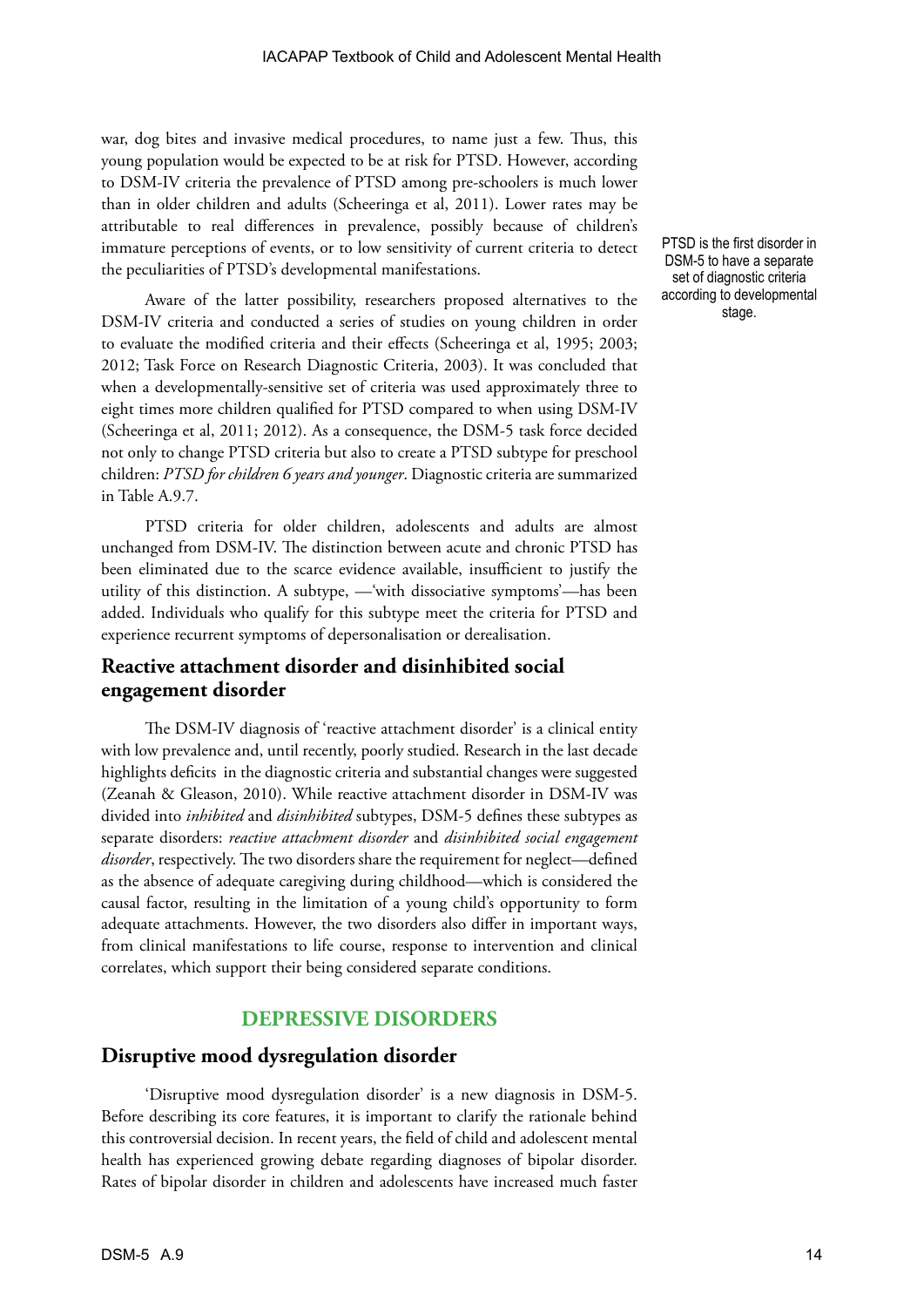#### **Table A.9.8 Diagnostic criteria for disruptive mood dysregulation disorder**

- The four criteria listed below should be met:
	- Severe, recurrent, disproportionate temper outbursts
	- On average, three or more times per week.
	- Temper outbursts are inconsistent with developmental level.
	- Between outbursts, mood is persistently irritable or angry, most of the day and nearly every day.
- Onset of symptoms must be before age 10
- Symptoms must have been present for 12 or more months
- Symptoms must not be absent for three or more consecutive months
- Children must be between 6 and 18 years of age
- Symptoms should be present in at least two of three settings (home, school, social situations) and are severe in at least one setting
- Symptoms are not better explained by another mental disorder
- • Symptoms are not the manifestation of a substance or medical condition
- Full symptom criteria for manic/hypomanic episode have not been met for more than one day
- Behaviours do not occur solely during an episode of major depressive disorder

than in adults (Blader & Carlson, 2007; Moreno et al, 2007), accompanied by growing prescription of antipsychotic drugs to this population (Olfson et al, 2006). Possible explanations include a real increase in prevalence and improvement in case identification; however, some studies have attributed such high rates to changes in diagnostic practices, with children who lack traditional manic symptoms being diagnosed as bipolar on the basis of alternative symptoms – mainly, irritability (Leibenluft, 2011).

The diagnosis of 'severe mood dysregulation' emerged a decade ago (Leibenluft et al, 2003), to describe children and adolescences who present with hyper-arousal along with severe, chronic, non-episodic irritability and frequent temper outbursts (Zepf & Holtman, 2012). This new diagnosis stimulated research aimed at both elucidating the key features of severe mood dysregulation and comparing severe mood dysregulation to bipolar disorder.

Evidence from longitudinal studies in community samples suggests that bipolar disorder and severe mood dysregulation have a different course. While youths with bipolar disorder show a high correlation with lifetime bipolar disorder, studies did not find an association between severe mood dysregulation and the later development of bipolar disorder (Brotman et al, 2006; Stringaris et al, 2009); instead, children with severe mood dysregulation tend to develop other psychiatric disorders later on, especially major depressive disorder, generalized anxiety disorder and dysthymia (Brotman et al, 2006; Stringaris et al, 2009). Studies of referred samples have shown similar results, with children with bipolar disorder being at much higher risk for experiencing manic episodes over a median period of 29 months than those with severe mood dysregulation (62% and 1%, respectively) (Stringaris et al, 2010).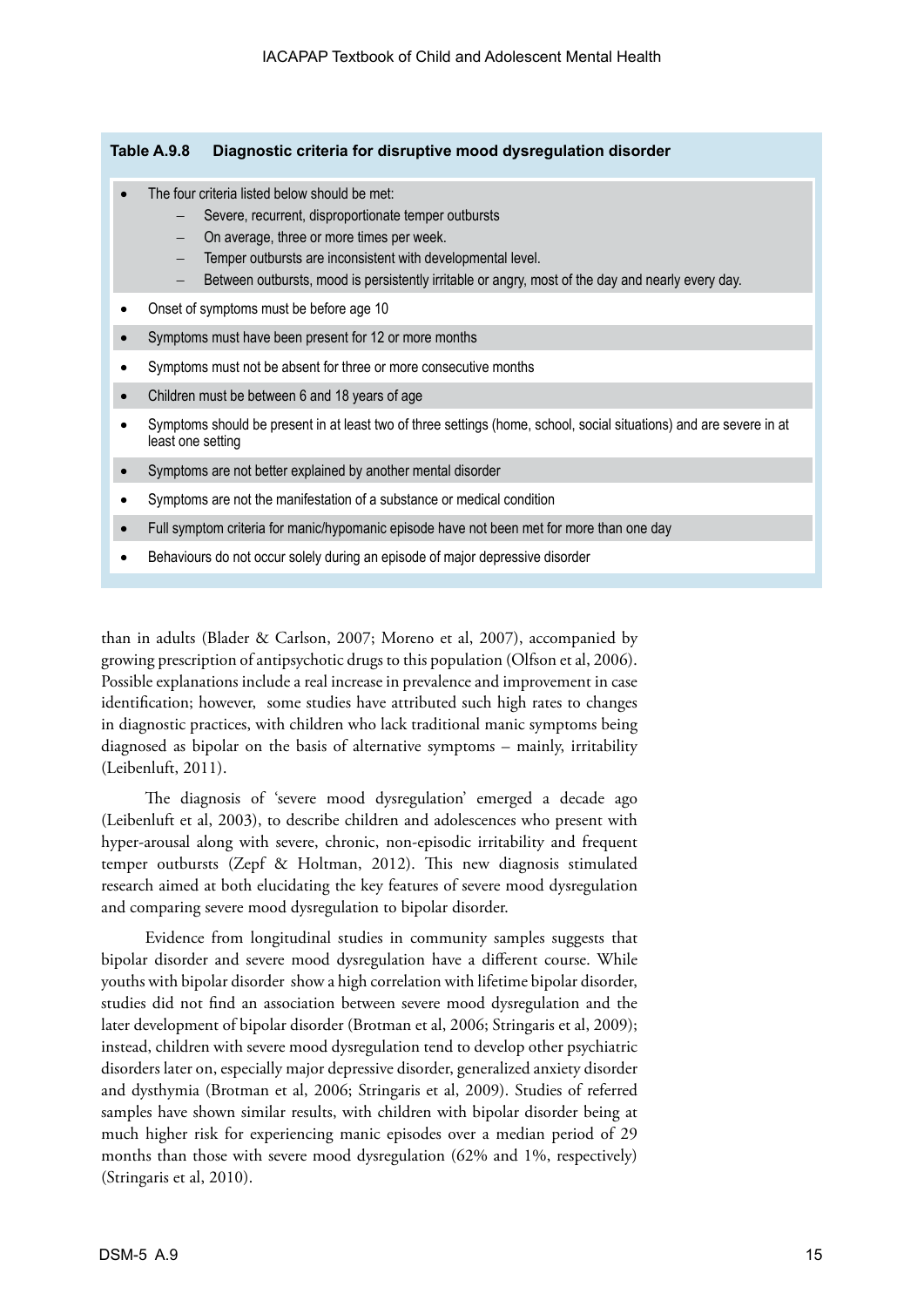Family history data are scarce but corroborate the findings of longitudinal studies. A small study compared the prevalence of parental bipolar disorder in children diagnosed with severe mood dysregulation or bipolar disorder and found significant differences: parental bipolar disorder was present in 33% in the bipolar disorder group but in only 3% in the severe mood dysregulation group (Brotman et al, 2007).

Thus, the assumption that severe and chronic irritability represents an alternative phenotype or developmental presentation of bipolar disorder is unfounded. There is no scientific support for the diagnosis of mania in youths who present fundamentally with symptoms of non-episodic irritability.

The evidence also underlines the high burden of severe mood dysregulation. The disorder has a lifetime prevalence of about 3% in community samples, while the prevalence of bipolar disorder is no more than 0.1% (Brotman et al, 2006). Additionally, impairment, as measured by Children's Global Assessment Scale (CGAS) scores, is equivalent in youths diagnosed with bipolar disorder or severe mood dysregulation (Leibenluft, 2011).

In DSM-IV the symptom 'irritability' was included in the diagnostic criteria for at least six conditions in children: manic episode, oppositional defiant disorder, generalized anxiety disorder, dysthymic disorder, posttraumatic stress disorder, and major depressive episode. However, none of the above diagnoses applies to children showing chronic and severe irritability. Therefore, children who meet criteria for severe mood dysregulation constitute a considerably large population of severely impaired individuals who do not fit well into any DSM-IV category. The DSM-5 task force decided in favour of the validity of severe mood dysregulation by its inclusion in the classification. A different term—disruptive mood dysregulation disorder—is used to replace 'severe mood dysregulation', which did not seem to reflect fully the complexity of the clinical picture. To highlight the association between chronic irritability and mood outcomes, disruptive mood dysregulation disorder has been placed in the mood disorders chapter. Criteria for diagnosis of disruptive mood dysregulation disorder are summarized in Table A.9.8. For a more detailed description of this condition see also Chapter E.3 of the Textbook.

## **EMERGING MEASURES AND MODELS**

#### **Cross-cutting symptom measures**

Some concepts presented in the new *Section III* have special interest for child and adolescent mental health. As mentioned above, the introduction of the *level 1 cross-cutting symptom measures* (dimensional) is relevant. The parent/guardianrated version was created for assessment of children and adolescents (6-17 years of age); a self-rated version is also available for adolescents. The rationale behind its development is to provide an instrument for clinicians to perform a kind of systems review, as done in general medicine. For this reason, the idea is to use the measure at the beginning of the clinical assessment, which may help to direct clinicians to domains where specific diagnosis should be assessed. The instrument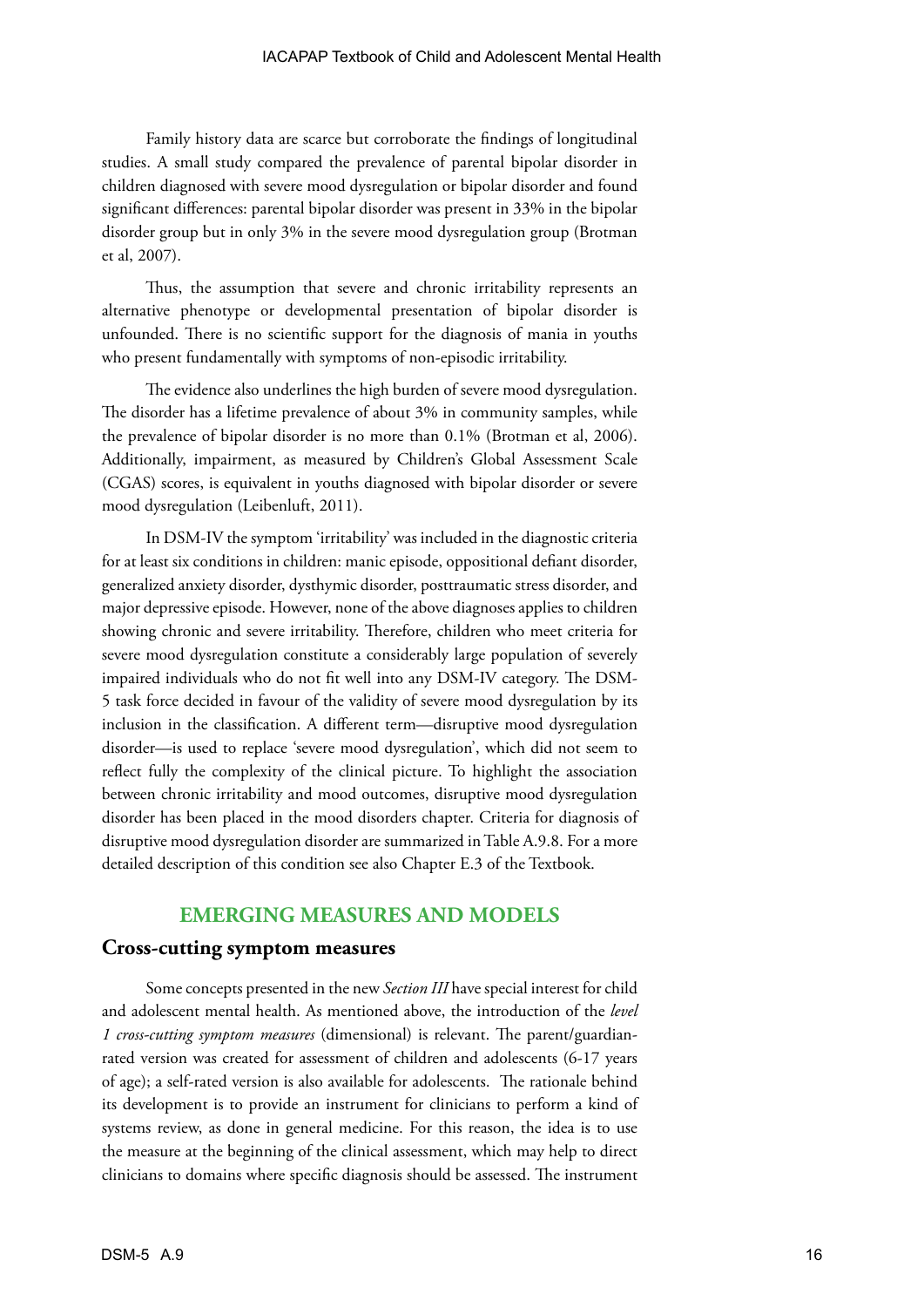#### **Table A.9.9 Cross-cutting and symptom measures**

[Click on the table to find the DSM-5 assessment measures. These measures can be reproduced](http://www.psychiatry.org/practice/dsm/dsm5/online-assessment-measures)  without permission by researchers and by clinicians for use with their patients.

#### **Level 1 Cross-Cutting Symptom Measures**

- DSM-5 Parent/Guardian-Rated Level 1 Cross-Cutting Symptom Measure—Child Age 6–17
- DSM-5 Self-Rated Level 1 Cross-Cutting Symptom Measure—Child Age 11–17

#### **Level 2 Cross-Cutting Symptom Measures for Parents of Children Ages 6-17**

- Somatic Symptom—Parent/Guardian of Child Age 6–17 (Patient Health Questionnaire 15 Somatic Symptom Severity Scale [PHQ-15])
- Sleep Disturbance—Parent/Guardian of Child Age 6–17 (PROMIS—Sleep Disturbance—Short Form)
- Inattention—Parent/Guardian of Child Age 6–17 (Swanson, Nolan, and Pelham, version IV [SNAP-IV])
- Depression—Parent/Guardian of Child Age 6–17 (PROMIS Emotional Distress—Depression—Parent Item Bank)
- − Anger—Parent/Guardian of Child Age 6–17 (PROMIS Emotional Distress—Calibrated Anger Measure— Parent)
- − Irritability—Parent/Guardian of Child Age 6–17 (Affective Reactivity Index [ARI])
- Mania—Parent/Guardian of Child Age 6–17 (Adapted from the Altman Self-Rating Mania Scale [ASRM])
- − Anxiety—Parent/Guardian of Child Age 6–17 (Adapted from PROMIS Emotional Distress—Anxiety— Parent Item Bank)
- Substance Use—Parent/Guardian of Child Age 6–17 (Adapted from the NIDA-Modified ASSIST)

#### **Level 2 Cross-Cutting Symptom Measures for Children Ages 11-17**

- Somatic Symptom—Child Age 11–17 (Patient Health Questionnaire 15 Somatic Symptom Severity Scale [PHQ-15])
- − Sleep Disturbance—Child Age 11–17 (PROMIS—Sleep Disturbance—Short Form)
- Depression—Child Age 11–17 (PROMIS Emotional Distress—Depression—Pediatric Item Bank)
- − Anger—Child Age 11–17 (PROMIS Emotional Distress—Calibrated Anger Measure—Pediatric)
- − Irritability—Child Age 11–17 (Affective Reactivity Index [ARI])
- − Mania—Child Age 11–17 (Altman Self-Rating Mania Scale [ASRM])
- Anxiety—Child Age 11-17 (PROMIS Emotional Distress—Anxiety—Pediatric Item Bank)
- Repetitive Thoughts and Behaviors—Child Age 11–17 (Adapted from the Children's Florida Obsessive Compulsive Inventory [C-FOCI] Severity Scale)
- Substance Use—Child Age 11–17 (Adapted from the NIDA-Modified ASSIST)

#### **Disorder-Specific Severity Measures for Children Ages 11-17**

- − Severity Measure for Depression—Child Age 11–17 (PHQ-9 modified for Adolescents [PHQ-A]—Adapted)
- Severity Measure for Separation Anxiety Disorder—Child Age 11–17
- Severity Measure for Specific Phobia—Child Age 11–17
- Severity Measure for Social Anxiety Disorder (Social Phobia)—Child Age 11–17
- − Severity Measure for Panic Disorder—Child Age 11–17
- Severity Measure for Agoraphobia—Child Age 11–17
- Severity Measure for Generalized Anxiety Disorder—Child Age 11–17
- Severity of Posttraumatic Stress Symptoms—Child Age 11–17 (National Stressful Events Survey PTSD Short Scale [NSESS])
- Severity of Acute Stress Symptoms—Child Age 11-17 (National Stressful Events Survey Acute Stress Disorder Short Scale [NSESS])
- Severity of Dissociative Symptoms—Child Age 11–17 (Brief Dissociative Experiences Scale [DES-B])

#### **Disorder-Specific Severity Measures Clinician-Rated**

- Severity of Autism Spectrum and Social Communication Disorders
- Dimensions of Psychosis Symptom Severity
- Severity of Somatic Symptom Disorder
- Severity of Oppositional Defiant Disorder
- Severity of Conduct Disorder
- Severity of Nonsuicidal Self-Injury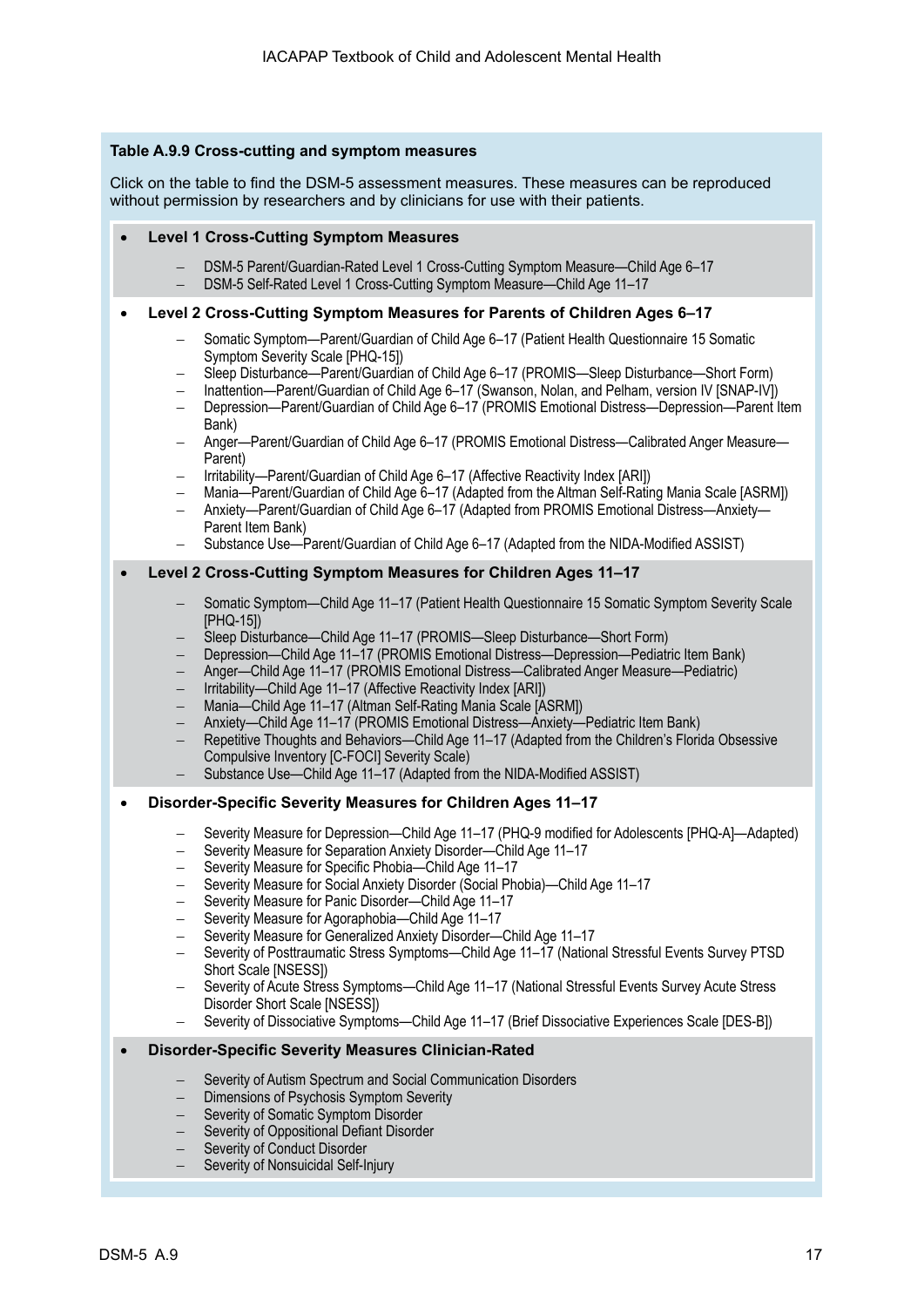includes 19 questions scored on a 5-point Likert scale (0 to 4) and six questions allowing 'yes', 'no' or 'don't know' answers for substance use and suicidal ideation/ attempt in 12 domains. These domains are: somatic symptoms, sleep problems, inattention, depression, anger, irritability, mania, anxiety, psychosis, repetitive thoughts and behaviours, substance use and suicidal ideation/suicide attempts.

It is important to note that a positive score in any question allowing a dimensional answer (score equal or higher than 2–mild, except for questions related to inattention or psychosis–score equal or higher than 1: slight), or a 'yes' or 'don't know' answer for questions on substance use and suicidal ideation/ attempt indicates the need for a more comprehensive assessment. This assessment might include the use of the new DSM-5 level 2 cross-cutting symptom measures, based on well validated instruments used in child mental health (e.g., SNAP-IV for inattention and hyperactivity; NIDA modified ASSIST for substance use). These measures are listed in Table A.9.9, are available in the website and you may reproduce them for clinical and research use without permission.

Section III also deals with cultural assessment providing an updated version of the DSM-IV outline for cultural formulation and introducing the *cultural formulation interview*. Although this instrument was tested only in adults, child mental health professionals might benefit from including a cultural formulation in the assessment of their patients since the impact of cultural context in the development or expression of mental health symptoms during childhood and adolescence is tremendous (Canino & Alegria, 2008).

## **Attenuated psychosis syndrome**

Section III is also the home for provisional diagnoses needing more research ('conditions for further study'). For child and adolescent psychiatry, a very relevant diagnosis in this section is *attenuated psychosis syndrome*. The DSM-5 (American Psychiatric Association, 2013) proposes the following diagnostic criteria for this syndrome:

- Attenuated symptoms of delusions, hallucinations, or disorganized speech with relatively intact reality testing
- Frequency (at least once a week in the last month) or severity causes distress or disability that requires clinical attention
- Symptoms must have begun or worsened in the last year and are not better explained by any major mental disorder or effect of a medical condition or substance use
- Has never met criteria for psychotic disorder.

Previous research suggests that a significant proportion of individuals with these phenotypic characteristics progress to full psychotic disorders (Ruhrmann et al, 2010) and intervention might modify this progression (e.g., Amminger et al, 2010). However, the risk of extending the frontiers of psychiatric diagnoses too far, since the majority of these cases do not seem to ever progress to a full blown psychotic disorder, and the inherent risks of antipsychotic treatment decreased the initial enthusiasm to include this diagnosis in the main part of the manual.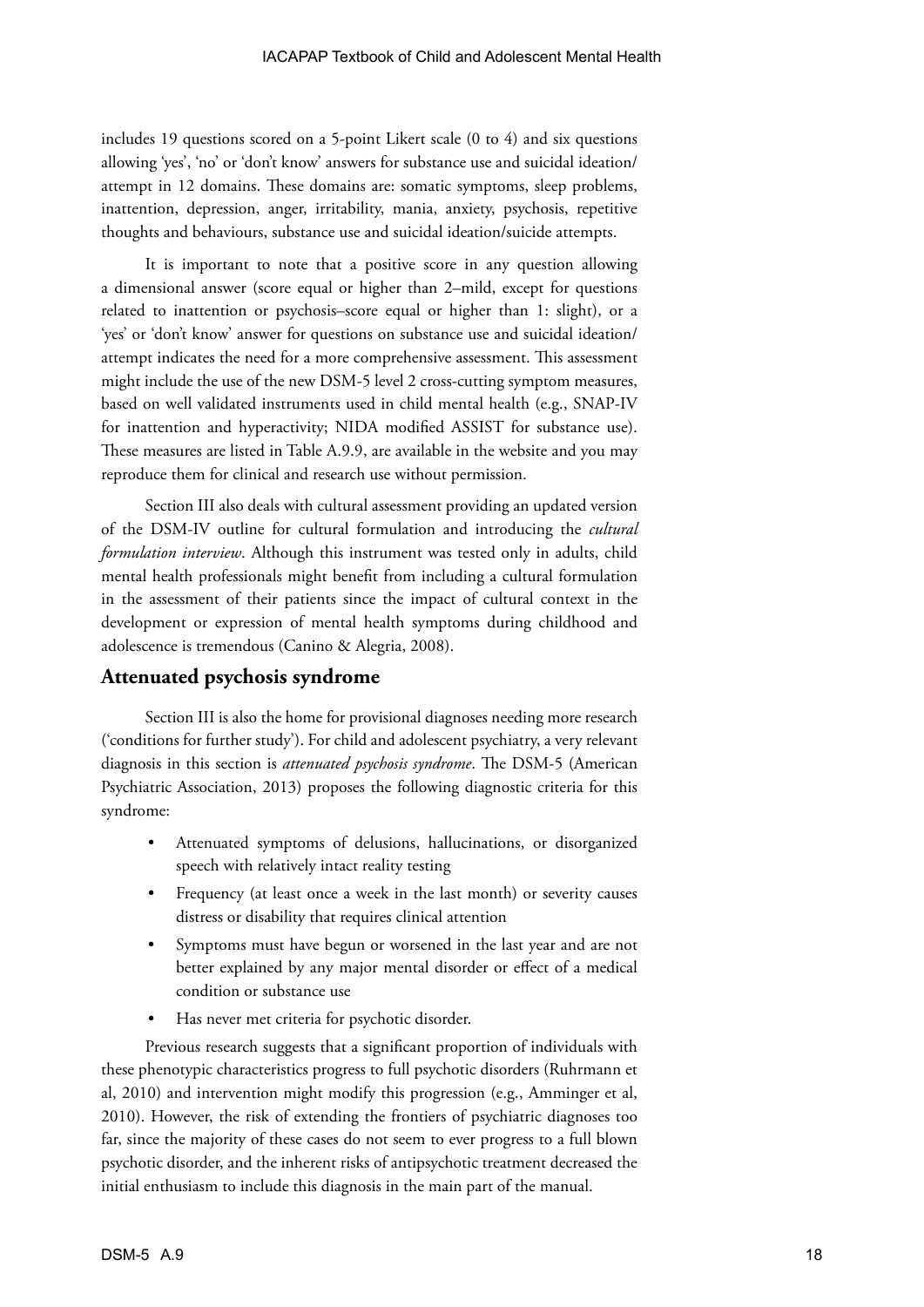## **MODIFICATIONS BEYOND THE SCOPE OF THIS CHAPTER**

Several diagnoses pertinent to child and adolescent psychiatry not discussed here were reallocated due the elimination of the DSM-IV chapter on diagnoses first evidenced in childhood and adolescence. As mentioned above, this gives a higher developmental slant to the classification, acknowledging that a large proportion of the mental disorders have their roots in childhood and adolescence. Motor disorders (e.g., developmental coordination disorder) and stereotyped movement disorders (e.g., tic disorders) have been moved to the chapter on neurodevelopmental disorders; separation anxiety disorder to the chapter on anxiety disorders; pica and rumination to the chapter on feeding and eating disorders; and enuresis and encopresis form a new chapter on elimination disorders.

In addition, minor adjustments have been made in several diagnoses to incorporate a developmental perspective. For example, the criteria for social anxiety disorder emphasizes that the anxiety in children must occur also when interacting with peers and not only in interactions with adults, and that fear and anxiety provoked by social situations in children might be expressed by behavioural symptoms like crying and tantrums. In obsessive-compulsive disorder, the criteria specify that children might have compulsions without recognizing a clear aim of reducing or preventing anxiety, distress or the occurrence of a dreaded event. Because of the dearth of research on the diagnosis of intermittent explosive disorder in young children and the potential difficulty in distinguishing the outbursts associated with this disorder from normal temper tantrums, a minimum age of 6 years (or equivalent developmental level) is now required to make this diagnosis.

## **CONCLUSION**

In our view, DSM-5 represents the best evidence-based classification of mental disorders currently available. Although the initial, optimistic goal was to produce a document that would represent a paradigm shift in psychiatry, this has fallen short due to the lack of evidence in many areas. The real process that has occurred is one of iteration—each DSM version is an attempt to get closer to the latent construct of mental disorders (Kendler & First, 2010)—and the formal acknowledgement that psychiatric classification will need to continue evolving and updating.

For child and adolescent psychiatry, there has been some progress in the sense that a developmental perspective begins to emerge, criteria for relevant and prevalent disorders have improved in light of new evidence, and some new disorders are recognized. Yet, much work remains to be done before an aetiologyand pathophysiology-based classification system is built.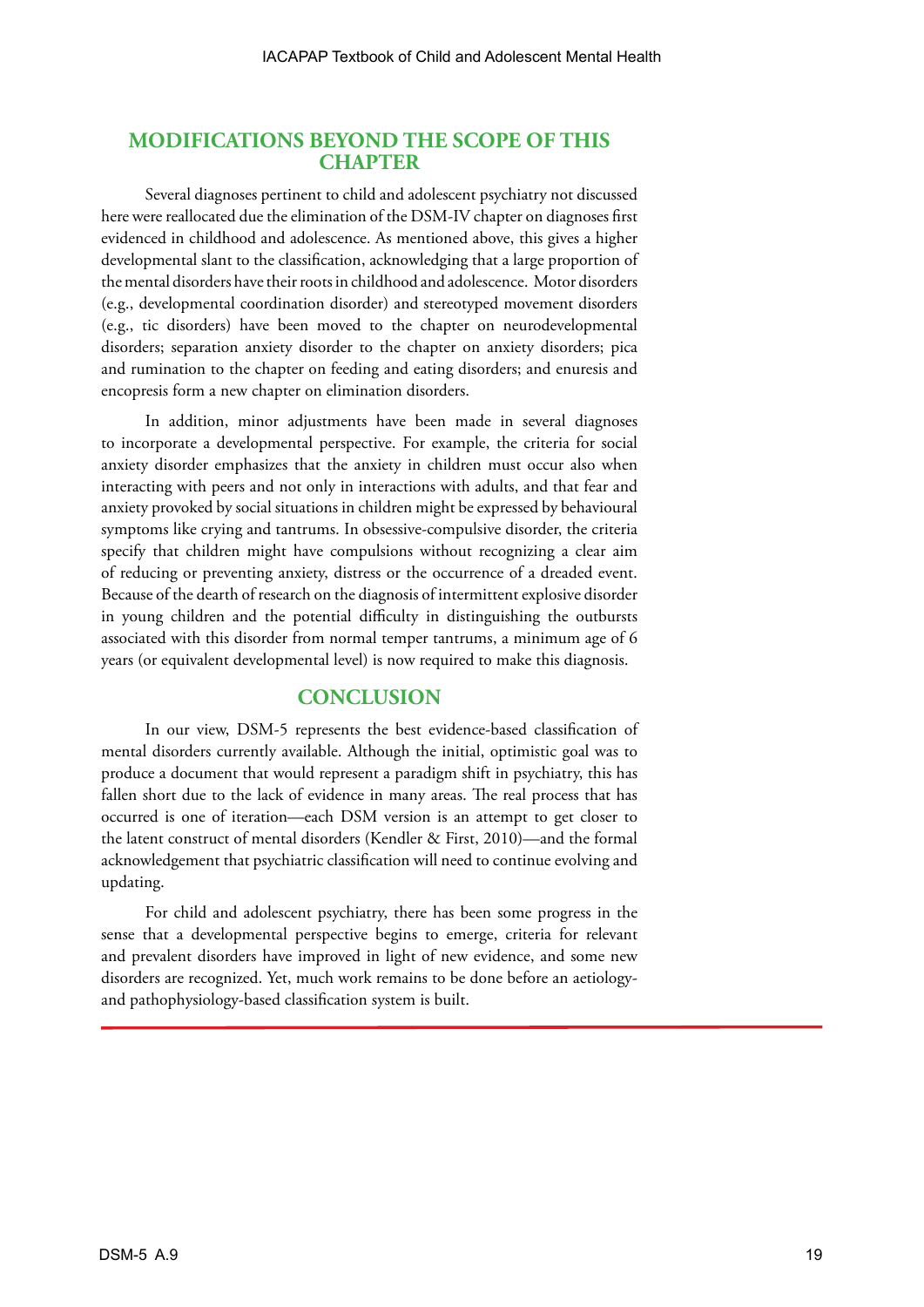## **REFERENCES**

- American Psychiatric Association (1980). *Diagnostic and Statistical Manual of Mental Disorders, Third Edition.* Washington, DC: American Psychiatric Association.
- American Psychiatric Association. (2000). *Diagnostic and Statistical Manual of Mental Disorders, Fourth Edition*. Washington, DC: American Psychiatric Association.
- American Psychiatric Association (2013). *Diagnostic and Statistical Manual of Mental Disorders, Fifth Edition.* Arlinton, VA: American Psychiatric Association.
- [Amminger GP,](http://www.ncbi.nlm.nih.gov/pubmed?term=Amminger%20GP%5BAuthor%5D&cauthor=true&cauthor_uid=20124114) Schäfer MR, [Papageorgiou K](http://www.ncbi.nlm.nih.gov/pubmed?term=Papageorgiou%20K%5BAuthor%5D&cauthor=true&cauthor_uid=20124114) et al (2010). Longchain omega-3 fatty acids for indicated prevention of psychotic disorders: a randomized, placebo-controlled trial. *[Arch Gen Psychiatry](http://www.ncbi.nlm.nih.gov/pubmed/20124114)*, 67:146-154.
- Andrews G, Goldberg DP, Krueger RF et al (2009a). Exploring the feasibility of a meta-structure for DSM-V and ICD-11: could it improve utility and validity? *Psychol Med,* 39:1993-2000. doi: 10.1017/ S0033291709990250
- Andrews G, Pine DS, Hobbs MJ et al (2009b). Neurodevelopmental disorders: cluster 2 of the proposed meta-structure for DSM-V and ICD-11. *Psychol Med,* 39:2013-2023. doi: 10.1017/ S0033291709990274
- Barkley RA, Brown TE (2008). Unrecognized attention-deficit/ hyperactivity disorder in adults presenting with other psychiatric disorders. *CNS Spectr,* 13:977-984.
- Blader JC, Carlson GA (2007). Increased rates of bipolar disorder diagnoses among U.S. child, adolescent, and adult inpatients, 1996-2004. *Biol Psychiatry,* 62:107- 114. doi: 10.1016/j.biopsych.2006.11.006
- Brotman MA, Kassem L, Reising MM et al (2007). Parental diagnoses in youth with narrow phenotype bipolar disorder or severe mood dysregulation. *Am J Psychiatry,* 164:1238-1241. doi: 10.1176/appi. ajp.2007.06101619
- Brotman MA, Schmajuk M, Rich BA et al (2006). Prevalence, clinical correlates, and longitudinal course of severe mood dysregulation in children. *Biol Psychiatry,*  60:991-997. doi: 10.1016/j.biopsych.2006.08.042
- Waesche JSB, Schatschneider C, Maner JK et al (2011). Examining agreement and longitudinal stability among traditional and RTI-based definitions of reading disability using the affected-status agreement statistic. *J Learn Disabil,* 44:296-307. doi: 10.1177/0022219410392048
- Burke JD, Loeber R, Lahey BB (2007). Adolescent conduct disorder and interpersonal callousness as predictors of psychopathy in young adults. *J Clin Child Adolesc Psychol,* 36:334-346. doi: 10.1080/15374410701444223
- Canino G, Alegria M (2008). Psychiatric diagnosis is it universal or relative to culture? *J Child Psychol Psychiatry,* 49:237-250.
- First MB (2009). Harmonisation of ICD-11 and DSM-V: opportunities and challenges. *Br J Psychiatry, 195:*382- 390. doi: 10.1192/bjp.bp.108.060822
- Fletcher JM, Vaughn S (2009). Response to Intervention: Preventing and Remediating Academic Difficulties. *Child Dev Perspect,* 3:30-37. doi: 10.1111/j.1750- 8606.2008.00072.x
- Francis DJ, Fletcher JM, Stuebing KK et al (2005). Psychometric approaches to the identification of LD: IQ and achievement scores are not sufficient. *J Learn Disabil,*  38:98-108.
- Frick PJ, Bodin SD, Barry CT (2000). Psychopathic traits and conduct problems in community and clinic-referred samples of children: further development of the psychopathy screening device. *Psychol Assess,* 12:382- 393.
- Frick PJ, Dickens C (2006). Current perspectives on conduct disorder. *Curr Psychiatry Rep,* 8:59-72.
- Frick PJ, Nigg JT (2012). Current issues in the diagnosis of attention deficit hyperactivity disorder, oppositional defiant disorder, and conduct disorder. *Annu Rev Clin Psychol*, 8:77-107. doi: 10.1146/annurevclinpsy-032511-143150
- Ghaziuddin M (2010). Should the DSM V drop Asperger syndrome? *J Autism Dev Disord,* 40:1146-1148. doi: 10.1007/s10803-010-0969-z
- Guilbert JJ (2003). The world health report 2002 reducing risks, promoting healthy life. *Educ Health (Abingdon),* 16:230. doi: 10.1080/1357628031000116808
- Harris JC (2013). New terminology for mental retardation in DSM-5 and ICD-11. *Curr Opin Psychiatry,* 26:260- 262. doi: 10.1097/YCO.0b013e32835fd6fb
- Hoogman M, Rijpkema M, Janss L et al (2012). Current selfreported symptoms of attention deficit/hyperactivity disorder are associated with total brain volume in healthy adults. *PLoS One,* 7(2), e31273. doi: 10.1371/ journal.pone.0031273
- Howlin P (2003). Outcome in high-functioning adults with autism with and without early language delays: implications for the differentiation between autism and Asperger syndrome. *J Autism Dev Disord,* 33:3-13.
- Kanaya T, Scullin MH, Ceci SJ (2003). The Flynn effect and U.S. policies: the impact of rising IQ scores on American society via mental retardation diagnoses. *Am Psychol,* 58:778-790. doi: 10.1037/0003- 066X.58.10.778
- Kapur S, Phillips AG, [Insel TR](http://www.ncbi.nlm.nih.gov/pubmed?term=Insel%20TR%5BAuthor%5D&cauthor=true&cauthor_uid=22869033) (2012). Why has it taken so long for biological psychiatry to develop clinical tests and what to do about it? *Mol Psychiatry* 17:1174-1179.
- Kendler KS, First MB (2010). Alternative futures for the DSM revision process: iteration v. paradigm shift. *Br J Psychiatry,* 197:263-265. doi: 10.1192/bjp. bp.109.076794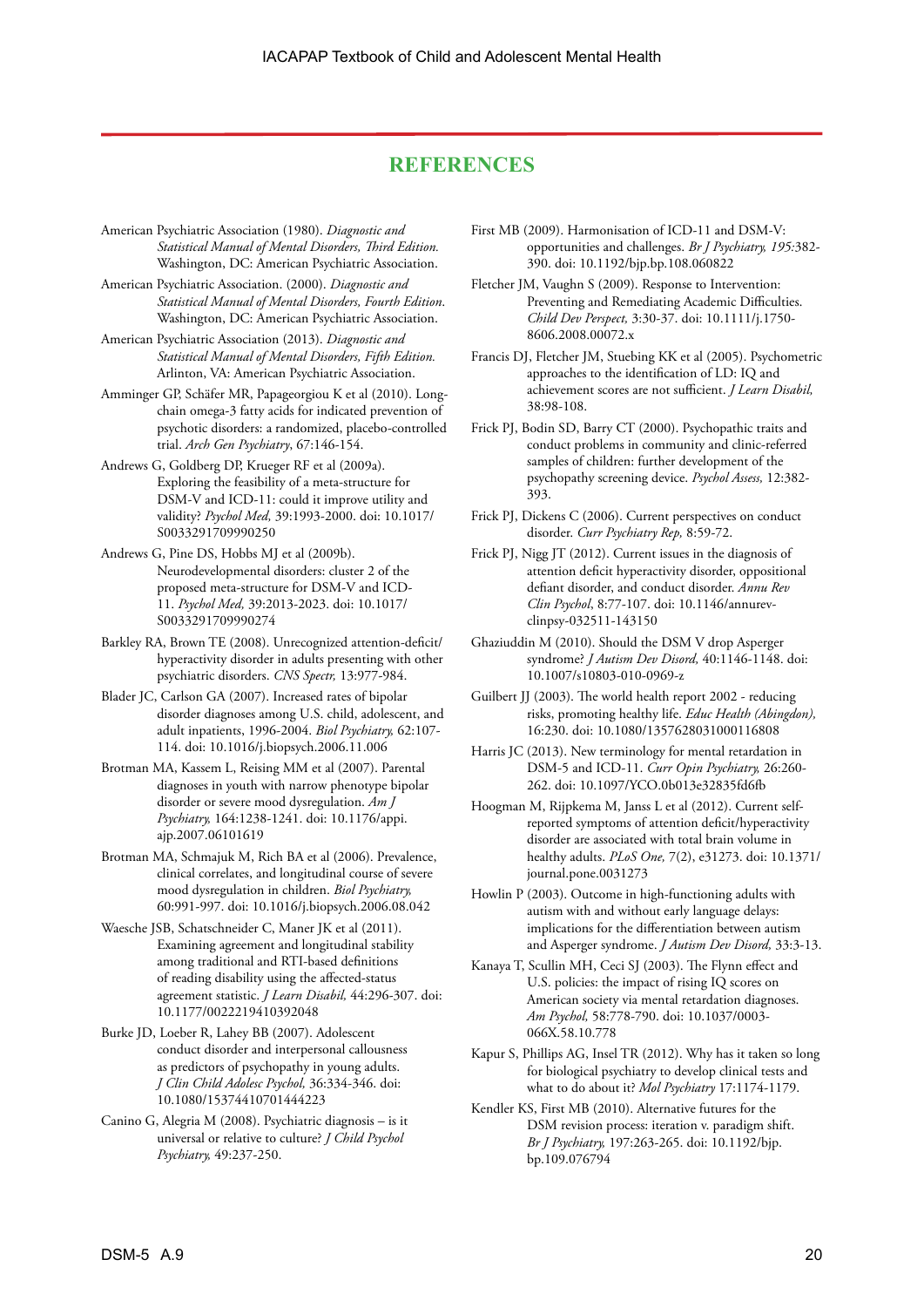- Kessler RC, Adler L, Barkley R et al (2006). The prevalence and correlates of adult ADHD in the United States: results from the National Comorbidity Survey Replication. *Am J Psychiatry,* 163:716-723. doi: 10.1176/appi. ajp.163.4.716
- Kieling C, Kieling RR, Rohde LA et al (2010). The age at onset of attention deficit hyperactivity disorder. *Am J Psychiatry,* 167:14-16. doi: 10.1176/appi. ajp.2009.09060796
- Kim-Cohen J, Caspi A, Moffitt TE et al (2003). Prior juvenile diagnoses in adults with mental disorder: developmental follow-back of a prospectivelongitudinal cohort. *Arch Gen Psychiatry,* 60: 709-717. doi: 10.1001/archpsyc.60.7.709
- King M, Bearman P (2009). Diagnostic change and the increased prevalence of autism. *Int J Epidemiol,* 38:1224-1234. doi: 10.1093/ije/dyp261
- Kupfer DJ, Kuhl EA, Wulsin L (2013). Psychiatry's integration with medicine: the role of DSM-5. *Annu Rev Med,* 64:385-392. doi: 10.1146/annurevmed-050911-161945
- Leibenluft E (2011). Severe mood dysregulation, irritability, and the diagnostic boundaries of bipolar disorder in youths. *Am J Psychiatry,* 168:129-142. doi: 10.1176/ appi.ajp.2010.10050766
- Leibenluft E, Charney DS, Towbin KE et al (2003). Defining clinical phenotypes of juvenile mania. *Am J Psychiatry,*  160:430-437.
- Lord C, Petkova E, Hus V et al (2012). A multisite study of the clinical diagnosis of different autism spectrum disorders. *Arch Gen Psychiatry,* 69:306-313. doi: 10.1001/archgenpsychiatry.2011.148
- Lynam DR, Caspi A, Moffitt TE et al (2007). Longitudinal evidence that psychopathy scores in early adolescence predict adult psychopathy. *J Abnorm Psychol,* 116:155- 165. doi: 10.1037/0021-843X.116.1.155
- Mandy WP, Charman T, Skuse DH (2012). Testing the construct validity of proposed criteria for DSM-5 autism spectrum disorder. *J Am Acad Child Adolesc Psychiatry,* 51:41-50. doi: 10.1016/j.jaac.2011.10.013
- Matte B, Rohde LA, Grevet EH (2012). ADHD in adults: a concept in evolution. *Atten Defic Hyperact Disord,*  4:53-62. doi: 10.1007/s12402-012-0077-3
- Mayes SD, Calhoun SL, Crites DL (2001). Does DSM-IV Asperger's disorder exist? *J Abnorm Child Psychol,* 29:263-271.
- McPartland JC, Reichow B, Volkmar FR (2012). Sensitivity and specificity of proposed DSM-5 diagnostic criteria for autism spectrum disorder. *J Am Acad Child Adolesc Psychiatry,* 51:368-383. doi: 10.1016/j. jaac.2012.01.007
- Moreno C, Laje G, Blanco C et al (2007). National trends in the outpatient diagnosis and treatment of bipolar disorder in youth. *Arch Gen Psychiatry,* 64:1032-1039. doi: 10.1001/archpsyc.64.9.1032
- Narrow WE, Clarke DE, Kuramoto SJ et al (2013). DSM-5 field trials in the United States and Canada, Part III: development and reliability testing of a cross-cutting symptom assessment for DSM-5. *Am J Psychiatry,* 170:71-82. doi: 10.1176/appi.ajp.2012.12071000
- Olfson M, Blanco C, Liu L et al (2006). National trends in the outpatient treatment of children and adolescents with antipsychotic drugs. *Arch Gen Psychiatry,* 63:679-685. doi: 10.1001/archpsyc.63.6.679
- Polanczyk G, Caspi A, Houts R et al (2010). Implications of extending the ADHD age-of-onset criterion to age 12: results from a prospectively studied birth cohort. *J Am Acad Child Adolesc Psychiatry,* 49:210-216.
- Regier DA, Narrow WE, Clarke DE et al (2013). DSM-5 field trials in the United States and Canada, Part II: testretest reliability of selected categorical diagnoses. *Am J Psychiatry,* 170:59-70. doi: 10.1176/appi. ajp.2012.12070999
- Research Units on Pediatric Psychopharmacology Autism Network (2005). Randomized, controlled, crossover trial of methylphenidate in pervasive developmental disorders with hyperactivity. *Arch Gen Psychiatry,* 62:1266-1274. doi: 10.1001/archpsyc.62.11.1266
- Rommelse NN, Geurts HM, Franke B et al (2011). A review on cognitive and brain endophenotypes that may be common in autism spectrum disorder and attentiondeficit/hyperactivity disorder and facilitate the search for pleiotropic genes. *Neurosci Biobehav Rev,* 35:1363- 1396. doi: 10.1016/j.neubiorev.2011.02.015
- [Ruhrmann S](http://www.ncbi.nlm.nih.gov/pubmed?term=Ruhrmann%20S%5BAuthor%5D&cauthor=true&cauthor_uid=20194824), Schultze-Lutter F, [Salokangas RK](http://www.ncbi.nlm.nih.gov/pubmed?term=Salokangas%20RK%5BAuthor%5D&cauthor=true&cauthor_uid=20194824) et al (2010). Prediction of psychosis in adolescents and young adults at high risk: results from the prospective European prediction of psychosis study. *[Arch Gen](http://www.ncbi.nlm.nih.gov/pubmed/?term=Ruhrmann+S+and+psychosis+and+young+adults+at+high+risk)  [Psychiatry](http://www.ncbi.nlm.nih.gov/pubmed/?term=Ruhrmann+S+and+psychosis+and+young+adults+at+high+risk)*, 67:241-51.
- Rutter M, Kim-Cohen J, Maughan B (2006). Continuities and discontinuities in psychopathology between childhood and adult life. *J Child Psychol Psychiatry,* 47:276-295. doi: 10.1111/j.1469-7610.2006.01614.x
- Scheeringa MS, Myers L, Putnam FW et al (2012). Diagnosing PTSD in early childhood: an empirical assessment of four approaches. *J Trauma Stress,* 25:359-367. doi: 10.1002/jts.21723
- Scheeringa MS, Zeanah CH, Cohen JA (2011). PTSD in children and adolescents: toward an empirically based algorithma. *Depress Anxiety,* 28:770-782. doi: 10.1002/da.20736
- Scheeringa MS, Zeanah CH, Drell MJ et al (1995). Two approaches to the diagnosis of posttraumatic stress disorder in infancy and early childhood. *J Am Acad Child Adolesc Psychiatry,* 34:191-200. doi: 10.1097/00004583-199502000-00014
- Scheeringa MS, Zeanah CH, Myers L et al (2003). New findings on alternative criteria for PTSD in preschool children. *J Am Acad Child Adolesc Psychiatry,* 42:561-570. doi: 10.1097/01.CHI.0000046822.95464.14
- Shaw P, Eckstrand K, Sharp W, Blumenthal J et al (2007). Attention-deficit/hyperactivity disorder is characterized by a delay in cortical maturation. *Proc Natl Acad Sci U S A,* 104:19649-19654. doi: 10.1073/ pnas.0707741104
- Simonoff E, Pickles A, Charman T et al (2008). Psychiatric disorders in children with autism spectrum disorders: prevalence, comorbidity, and associated factors in a population-derived sample. *J Am Acad Child Adolesc Psychiatry,* 47:921-929.